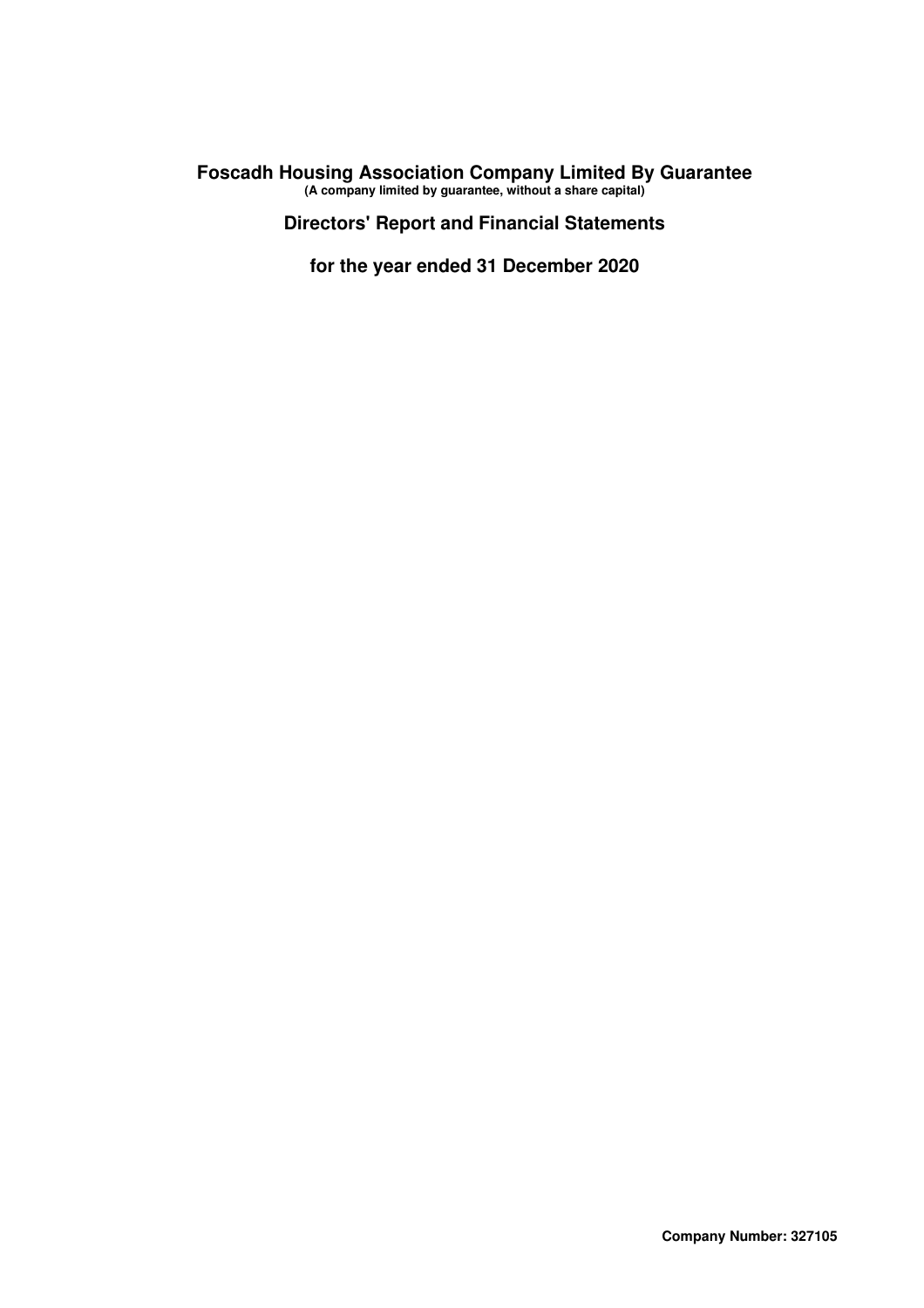### **Foscadh Housing Association Company Limited By Guarantee (A company limited by guarantee, without a share capital) CONTENTS**

|                                       | Page            |
|---------------------------------------|-----------------|
| Directors and Other Information       | 3               |
| Directors' Report                     | $4 - 6$         |
| Directors' Responsibilities Statement | 7               |
| Independent Auditor's Report          | $8 - 10$        |
| Income Statement                      | 11              |
| <b>Balance Sheet</b>                  | 12 <sup>°</sup> |
| Reconciliation of Members' Fund       | 13              |
| <b>Statement of Cash Flows</b>        | 14              |
| Notes to the Financial Statements     | $15 - 23$       |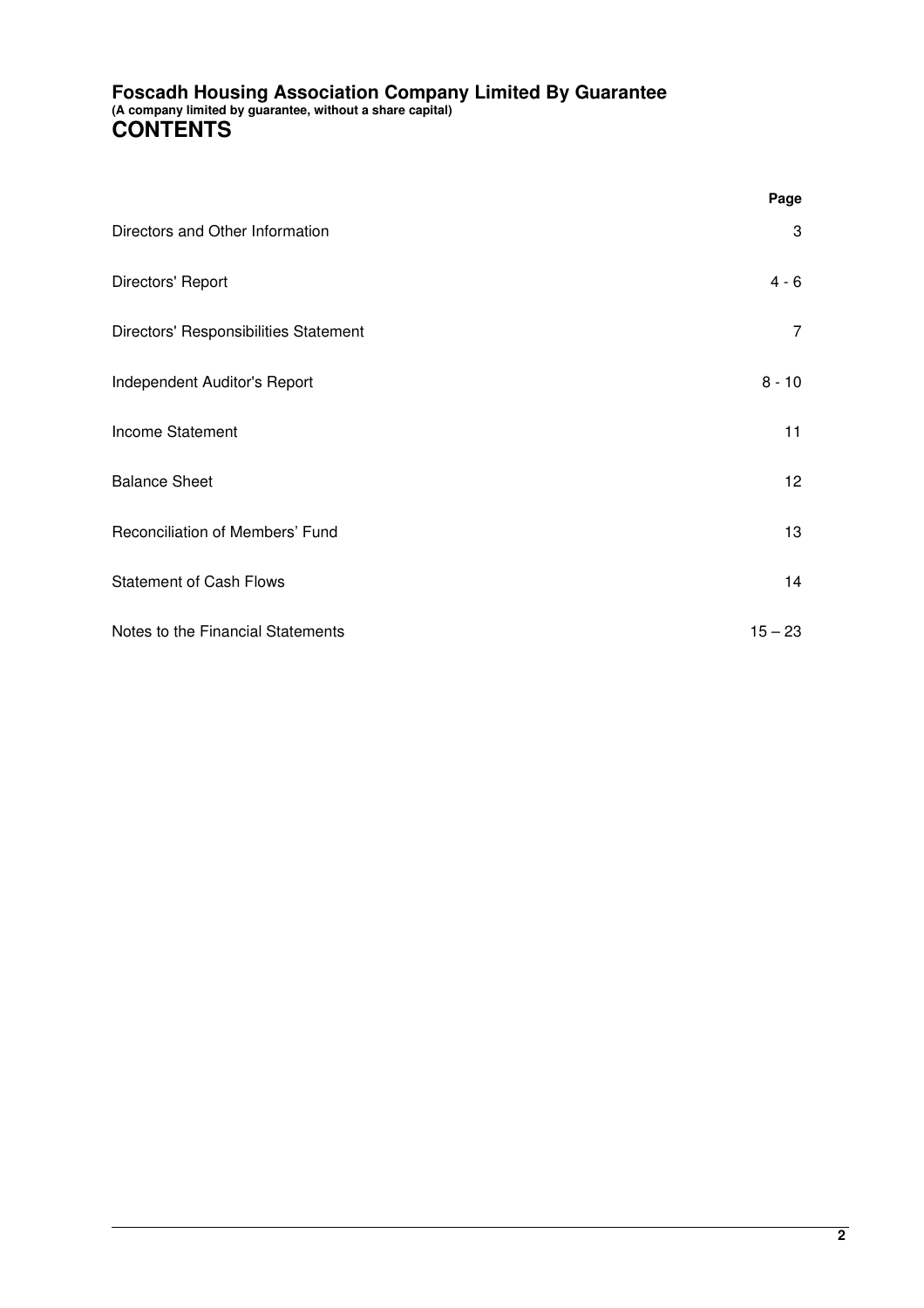#### **Foscadh Housing Association Company Limited By Guarantee (A company limited by guarantee, without a share capital) DIRECTORS AND OTHER INFORMATION**

| <b>Directors</b>                                                 | Charlie Campbell<br>Anthony Flanagan<br>Colm Ó'Maolmhuire<br>Joseph McNeill<br><b>Catherine MacGinley</b><br>Tony McBride<br>David Faherty<br>Fearghal O'Nolan |
|------------------------------------------------------------------|----------------------------------------------------------------------------------------------------------------------------------------------------------------|
| <b>Company Secretary</b>                                         | Anthony Flanagan                                                                                                                                               |
| <b>Company Number</b>                                            | 327105                                                                                                                                                         |
| <b>Charity Number</b>                                            | CHY14021                                                                                                                                                       |
| <b>Charities Regulatory Authority (CRA) Number</b>               | 20045197                                                                                                                                                       |
| <b>Registered Office and Business Address</b><br><b>Auditors</b> | Ballymakenny,<br>Drogheda,<br>Co. Louth<br>A92 H298                                                                                                            |
|                                                                  | <b>McInerney Saunders</b><br>Chartered Accountants and Statutory Audit Firm<br>38 Main Street<br>Swords.<br>Co. Dublin                                         |
| <b>Bankers</b>                                                   | Bank of Ireland<br>Laurence Street<br>Drogheda<br>Co. Louth                                                                                                    |
|                                                                  | Bank Of Ireland (Account closed 7 August 2020)<br>Scariff<br>Co. Clare                                                                                         |
|                                                                  | Allied Irish Bank<br><b>Dyer Street</b><br>Drogheda<br>Co. Louth                                                                                               |
|                                                                  | Housing Finance Agency Plc<br>46 St. Stephens Green<br>Dublin 2                                                                                                |
| <b>Solicitors</b>                                                | Markey, Minogue, Coyle Solicitors<br>1 South Quay<br>Lagavooren<br>Drogheda<br>Co. Louth                                                                       |
|                                                                  | McKenna McArdle Solicitors<br>1 Roden Place<br>Dundalk,<br>Co.Louth                                                                                            |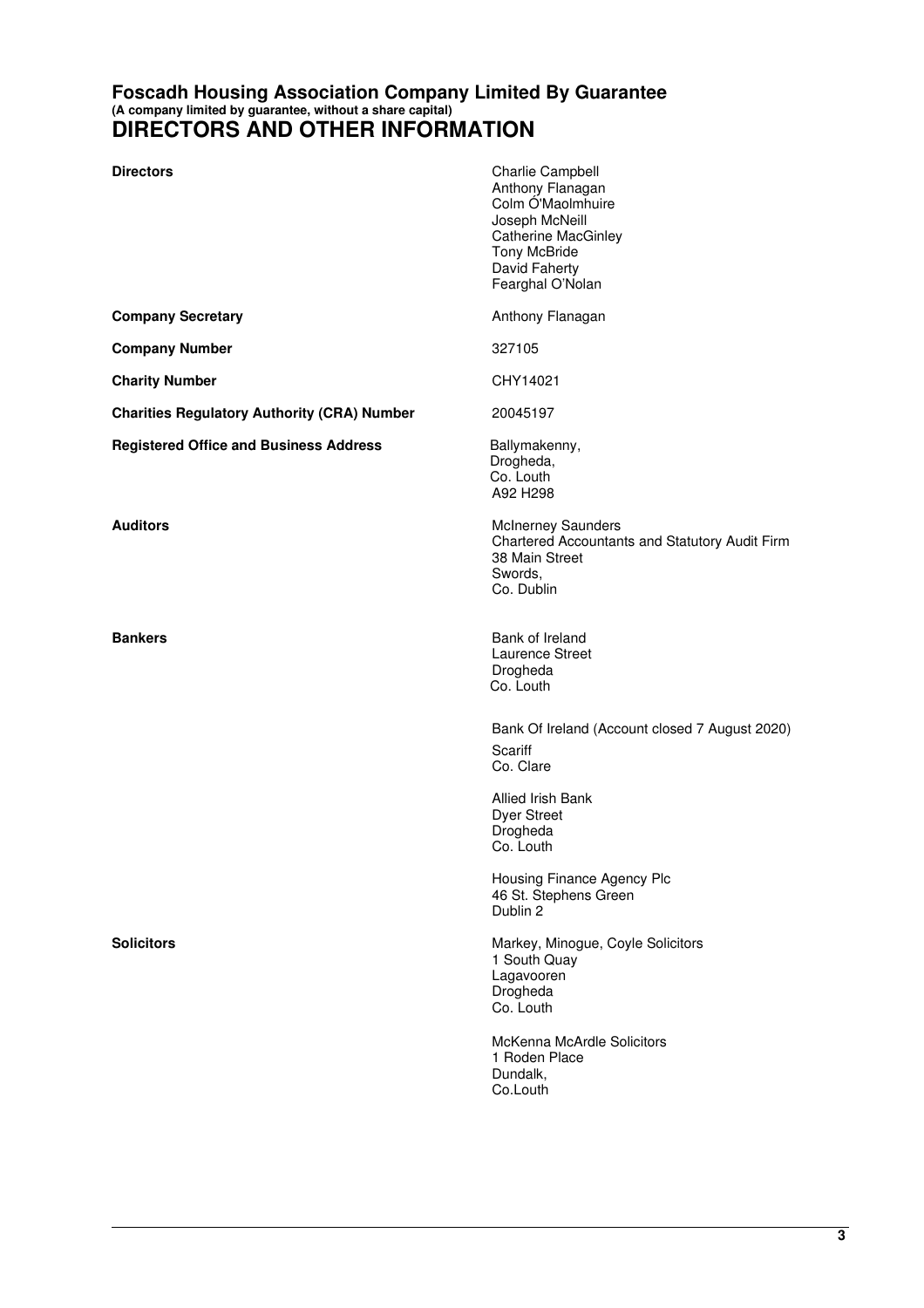#### **Foscadh Housing Association Company Limited By Guarantee (A company limited by guarantee, without a share capital) DIRECTORS' REPORT**

for the year ended 31 December 2020

The directors herewith present their annual report together with the audited financial statements for the financial year ended 31 December 2020.

#### **LEGAL STATUS**

Foscadh Housing Association Company Limited by Guarantee (The Association) is a company limited by guarantee, not having a share capital, incorporated in Ireland in 2000 under the Companies Act 2014.

The Association has been granted charitable status, for taxation purposes by the Revenue Commissioners. All income is applied only for the promotion of the charitable objectives of the Association. The Association is also registered with the Charities Regulatory Authority.

#### **PRINCIPAL ACTIVITY**

The principal activity of the Association is the management and development of socially affordable housing.

#### **STRUCTURE, GOVERNANCE & MANAGEMENT**

The Association was established in 2000, we are members of the Irish Council for Social Housing and awarded Approved Housing Body status by the Department of Environment and Local Government in 2000.

In April 2014, the Association signed up to the Voluntary Regulatory Code and in October 2016 was awarded Certified Body Status by the Housing Finance Agency. The Residential Tenancies (Amendment) Act 2015 brought all Foscadh Housing Tenancies under the remit of the Residential Tenancies Board (RTB) 2015 as of the 7<sup>th</sup> April 2016. The Association has all its tenancies registered with the RTB. The Association is operating under the Tenancy and Valuation Act 2020, since its enactment. In June 2017, we had our First Annual Review meeting with the Regulation Office.

The Directors are drawn from a diverse range of backgrounds in business, professional and community life bringing a broad range of experience to Board decision making. The Directors do not receive remuneration for their services to the Association and are only reimbursed for incidental expenses incurred in their role as Directors. Clear distinctions exist between the role of the Board and the executive management team to which day to day management is delegated. Matters of policy, strategy and budget planning are prepared by the executive management team for consideration and approval by the Directors.

#### **ORGANISATION**

The Association commenced operations in 2000.

At 31 December 2020, the Association owns and manages 139 homes ranging in size from 2 Bed, 3 Bed and 4 Bed units in large and small scale developments.

#### **HEALTH AND SAFETY**

The Association continues to ensure that our workplaces, practices and procedures are in compliance with the requirements of the Safety, Health & Welfare at Work Act, 2005.

#### **GOING CONCERN**

The directors have a reasonable expectation that the Association has adequate resources to continue in operational existence for the foreseeable future. Thus, they continue to adopt the going concern basis in preparing the annual financial statements. Further details regarding the adoption of the going concern basis can be found in note 2 and note 4 to the financial statements.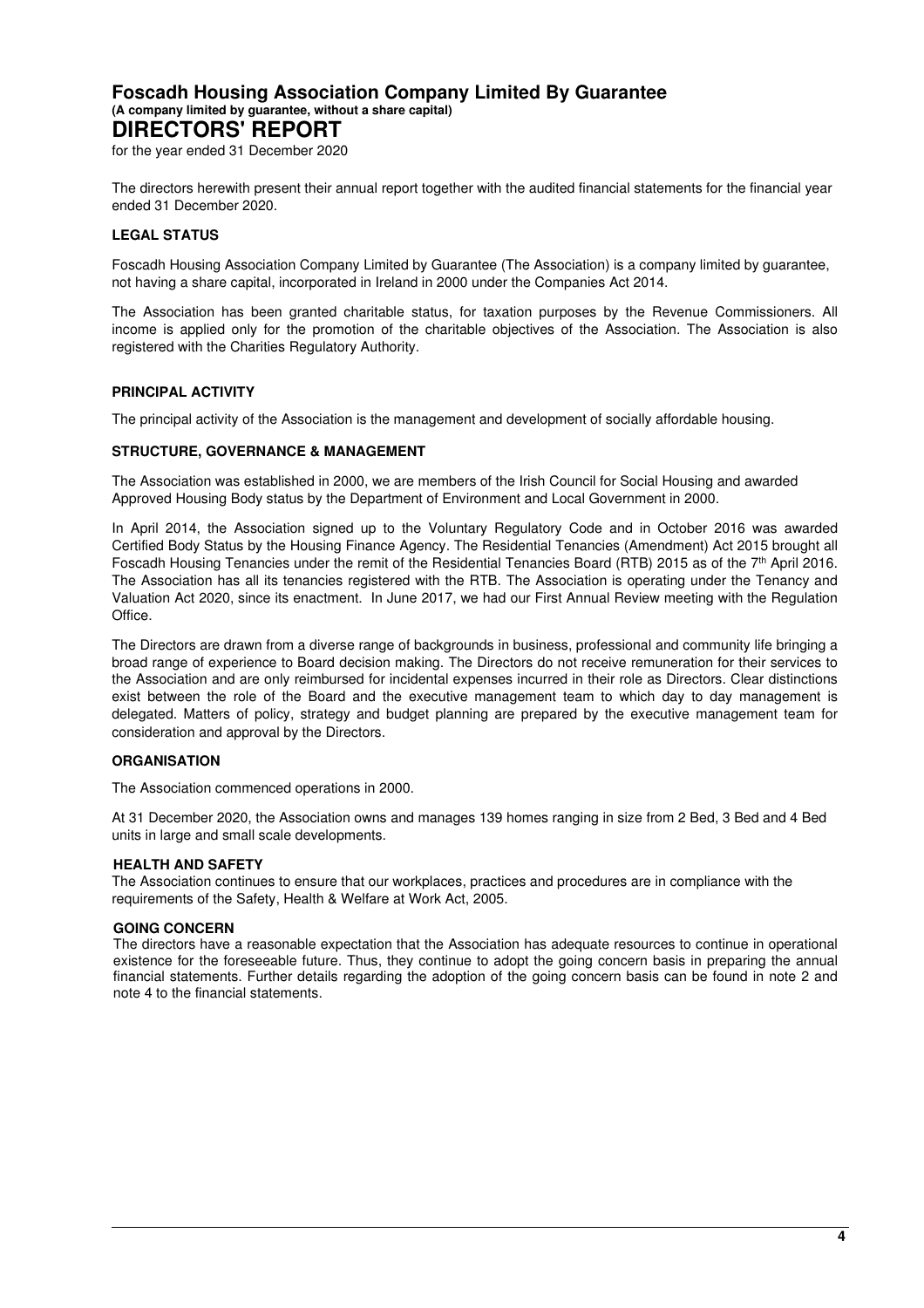#### **Foscadh Housing Association Company Limited By Guarantee (A company limited by guarantee, without a share capital) DIRECTORS' REPORT**

for the year ended 31 December 2020

#### **REVIEW OF FINANCIAL OUTCOMES IN 2020**

The Association delivered a strong operating and financial performance during 2020. We continued to grow our portfolio, working with our partners and stakeholders, particularly the Local Authorities, tenants, and communities. Annual income was €1.39m compared with €1.43m in 2019, generating an annual surplus after amortisation and depreciation of €295,836 in 2020 (2019: €327,192).

#### **RESERVES**

At the year end, total reserves were €3,577,296 compared to €3,281,460 at 31 December 2019. The increase in reserves is attributed to the total comprehensive income surplus for the financial year of €295,836. Further details on the nature and use of reserves is provided in note 2 to the financial statements.

#### **FINANCIAL RISK MANAGEMENT OBJECTIVE AND POLICIES**

The Associations' activities expose it to a number of financial risks including interest rate risk and credit risk. The Association has budgetary and financial reporting procedures in place, to manage these risks. All key financial indicators are monitored on an on-going basis.

#### **- Credit risk**

The Association's principal financial assets are bank balances and debtors. The Association's credit risk is primarily attributable to its trade and other debtors. The amounts presented as rental and other debtors in the balance sheet are net of allowances for doubtful receivables. An allowance for impairment is made where there is an identified loss event which, based on previous experience, is evidence of a reduction in the recoverability of the cash flows. The Association has no significant concentration of credit risk, with exposure spread over a large number of counterparties and customers.

#### - **Interest rate risk**

The Association hold a number of loans with both the House Finance Agency (HFA) and CALF. There is 1 HFA loan on a 22 year fixed rate, 1 loan on a 25 year fixed rate and 9 loans on a 30 year fixed rate. The last 5 years of all loans are variable. The CALF loans are over a 25 or 30 year period with 2% fixed rate simple interest. There are no loans held on a variable interest rate.

#### **EVENTS AFTER THE BALANCE SHEET DATE**

In the opinion of the directors there are risks and uncertainties facing the Association due to the outbreak of the COVID-19 pandemic and the serious impact that this pandemic may have on the global economy and the Associations' activities. The directors are currently monitoring this negative force. They are following guidance issued by the Health Service Executive and the Government of Ireland.

#### **DIRECTORS AND SECRETARY**

The directors who served throughout the financial year, except as noted, were as follows:

Charlie Campbell Anthony Flanagan (Secretary) Colm Ó'Maolmhuire (Chairperson) Joseph McNeill Catherine MacGinley Tony McBride David Faherty Fearghal O'Nolan

The secretary who served throughout the year was Anthony Flanagan.

#### **BOARD SUB-COMMITTEE**

The purpose of the Audit & Risk Committee is to review the Association's financial results, risk and controls and refer back to the Directors.

#### **AUDITOR**

The auditors, McInerney Saunders, (Chartered Accountants) have indicated their willingness to continue in office in accordance with the provisions of section 383(2) of the Companies Act 2014.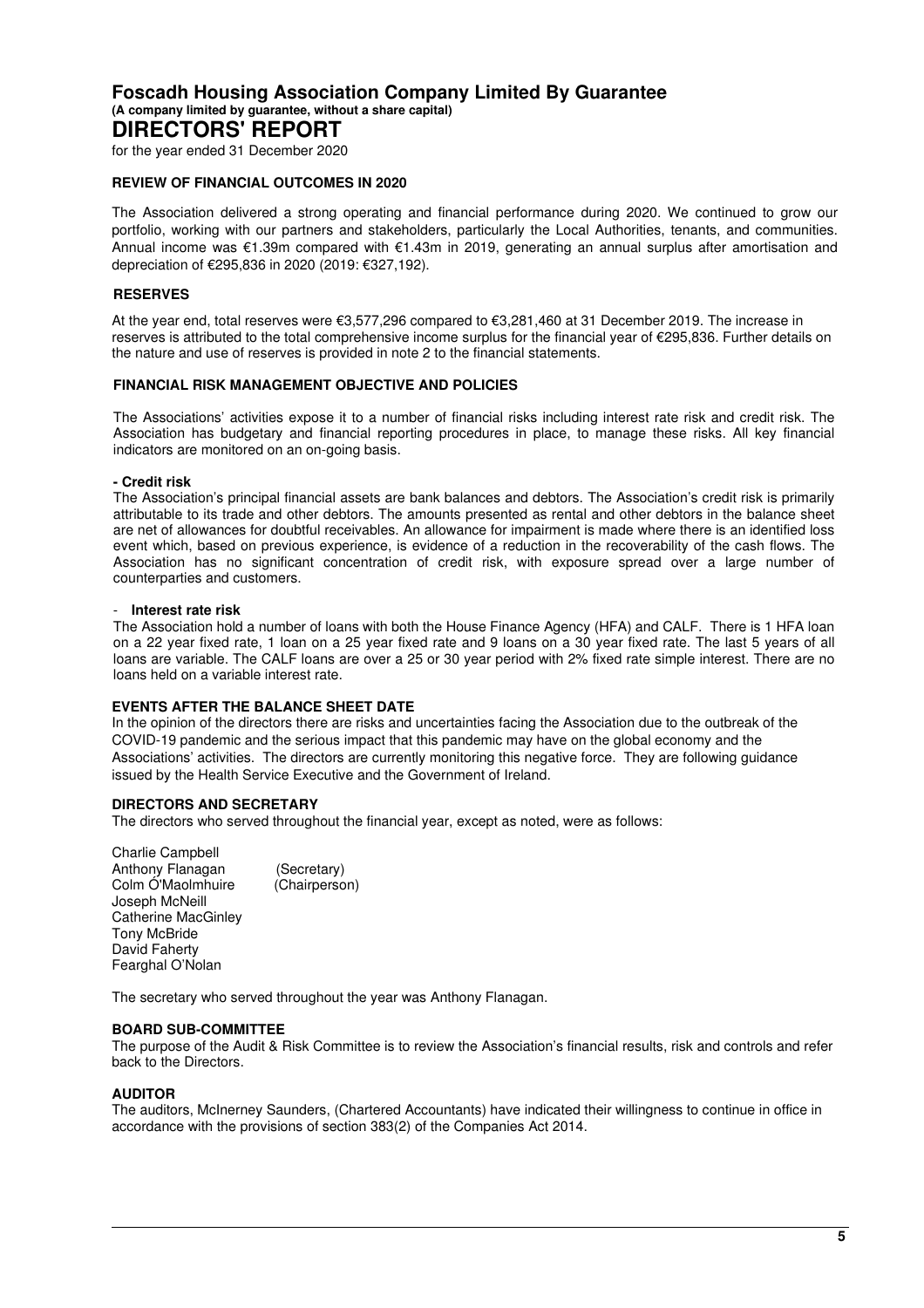#### **Foscadh Housing Association Company Limited By Guarantee (A company limited by guarantee, without a share capital) DIRECTORS' REPORT**

for the year ended 31 December 2020

#### **DISCLOSURE OF INFORMATION TO AUDITORS**

In the case of each of the persons who are directors at the time the directors' report and financial statements are approved:

- a) So far as the Director is aware, there is no relevant audit information of which the Association's statutory auditors are unaware; and
- b) Each Director has taken all steps that ought to have been taken by the Director 'in order to make himself/herself aware of any relevant audit information and to establish that the Association's auditors are aware of that information,

This confirmation is given and should be interpreted in accordance with the provisions of Section 350 of the Companies Act 2014.

#### **ACCOUNTING RECORDS**

To ensure that adequate accounting records are kept in accordance with sections 281 to 285 of the Companies Act 2014, the directors have employed appropriately qualified accounting personnel and have maintained appropriate computerised accounting systems. The accounting records are located at the Association's office at Ballymakenny Road, Drogheda, Co. Louth A92 H298.

**Signed on behalf of the board**

**Anthony Flanagan Colm Ó'Maolmhuire Director Director**

**Date: Date:**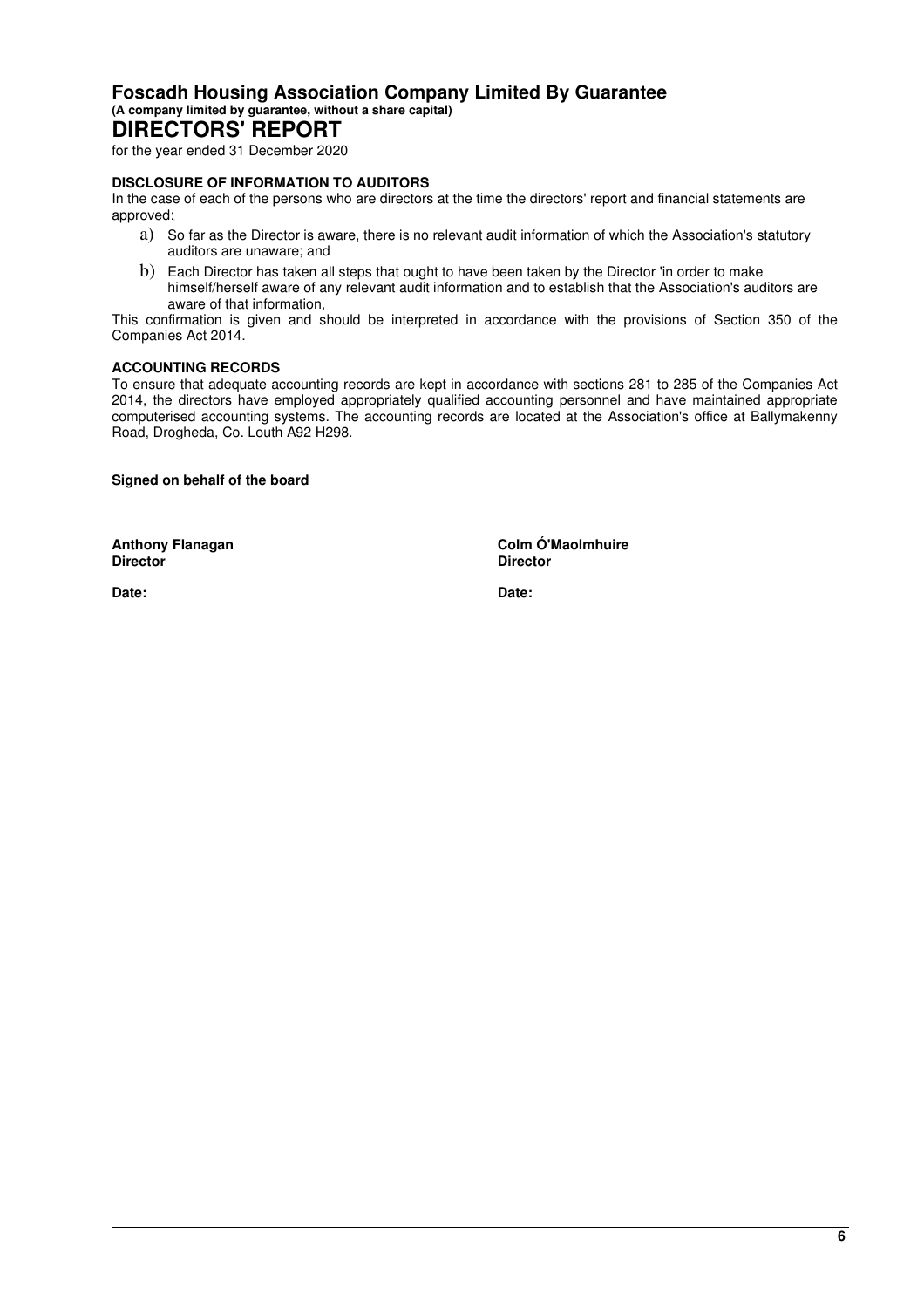#### **Foscadh Housing Association Company Limited By Guarantee (A company limited by guarantee, without a share capital) DIRECTORS' RESPONSIBILITIES STATEMENT**

for the year ended 31 December 2020

The directors are responsible for preparing the Directors' Report and the financial statements in accordance with applicable Irish law and regulations.

Irish company law requires the directors to prepare financial statements for each financial year. Under the law the directors have elected to prepare the financial statements in accordance with the Companies Act 2014 and FRS 102 "The Financial Reporting Standard applicable in the UK and Republic of Ireland" issued by the Financial Reporting Council. Under company law, the directors must not approve the financial statements unless they are satisfied that they give a true and fair view of the assets, liabilities and financial position of the company as at the financial year end date and of the surplus or deficit of the company for the financial year and otherwise comply with the Companies Act 2014.

In preparing these financial statements, the directors are required to:

- select suitable accounting policies for the company financial statements and then apply them consistently;
- make judgements and accounting estimates that are reasonable and prudent;
- state whether the financial statements have been prepared in accordance with applicable accounting standards, identify those standards, and note the effect and the reasons for any material departure from those standards; and
- prepare the financial statements on the going concern basis unless it is inappropriate to presume that the company will continue in business.

The directors are responsible for ensuring that the company keeps or causes to be kept adequate accounting records which correctly explain and record the transactions of the company, enable at any time the assets, liabilities, financial position and surplus or deficit of the company to be determined with reasonable accuracy and enable them to ensure that the financial statements and Directors' Report comply with the Companies Act 2014 and enable the financial statements to be readily and properly audited. They are also responsible for safeguarding the assets of the company and hence for taking reasonable steps for the prevention and detection of fraud and other irregularities.

In so far as the directors are aware:

- there is no relevant audit information (information needed by the company's auditor in connection with preparing the auditor's report) of which the company's auditor is unaware, and
- the directors have taken all the steps that they ought to have taken to make themselves aware of any relevant audit information and to establish that the company's auditor is aware of that information.

**Signed on behalf of the board**

**Director Director**

**Anthony Flanagan Colm Ó'Maolmhuire**

**Date: Date:**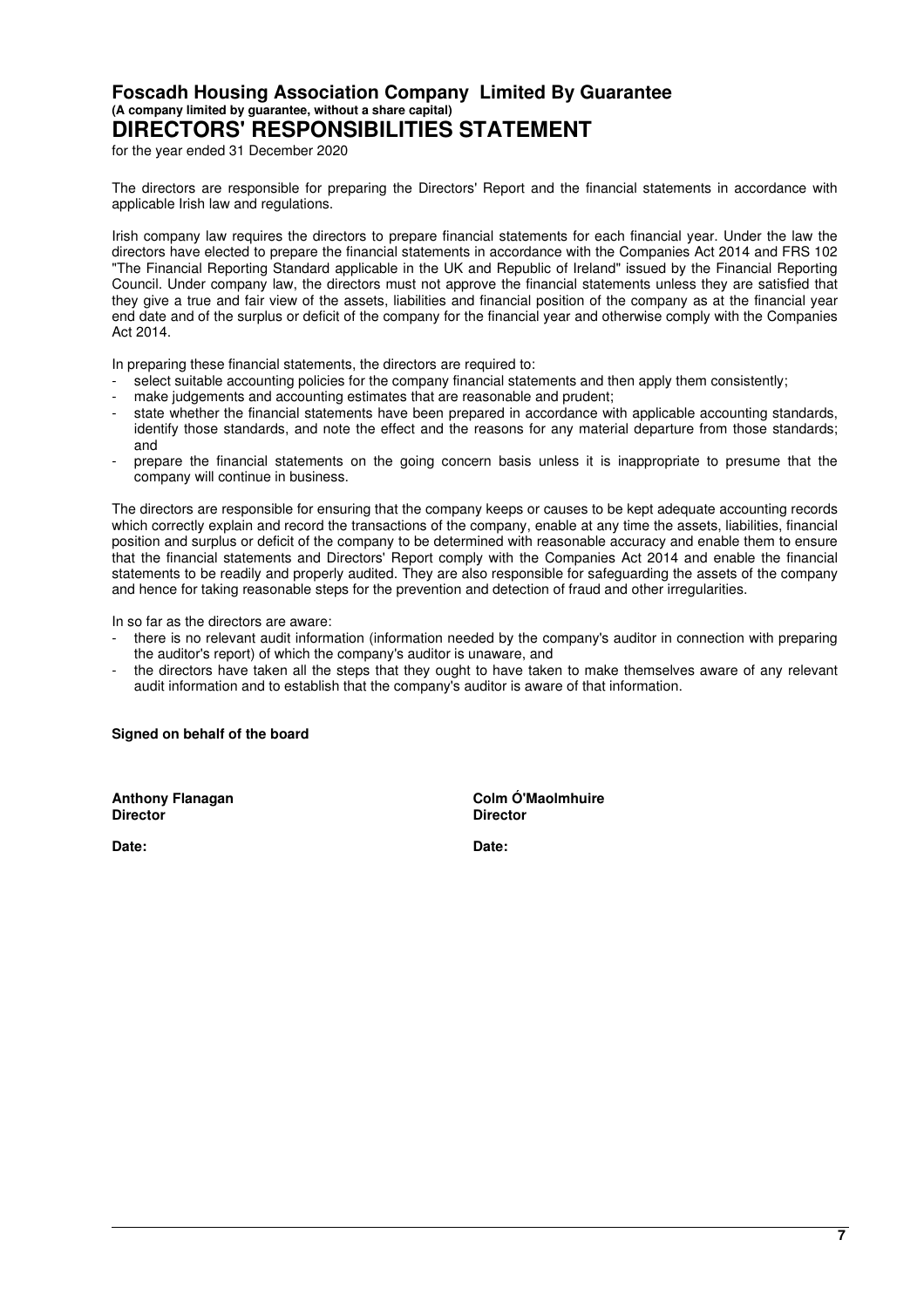# **INDEPENDENT AUDITOR'S REPORT**

#### **to the Members of Foscadh Housing Association Company Limited By Guarantee (A company limited by guarantee, without a share capital)**

#### **Report on the audit of the financial statements**

#### **Opinion**

We have audited the financial statements of Foscadh Housing Association Company Limited By Guarantee ('the company') for the year ended 31 December 2020 which comprise the Income Statement, the Balance Sheet, the Reconciliation of Members' Funds, the Statement of Cash Flows and the related notes to the financial statements, including a summary of significant accounting policies set out in note 2. The financial reporting framework that has been applied in their preparation is Irish Law and FRS 102 "The Financial Reporting Standard applicable in the UK and Republic of Ireland".

In our opinion the financial statements:

- give a true and fair view of the assets, liabilities and financial position of the company as at 31 December 2020 and of its surplus for the year then ended;
- have been properly prepared in accordance with FRS 102 "The Financial Reporting Standard applicable in the UK and Republic of Ireland"; and
- have been properly prepared in accordance with the requirements of the Companies Act 2014.

#### **Basis for opinion**

We conducted our audit in accordance with International Standards on Auditing (Ireland) (ISAs (Ireland)) and applicable law. Our responsibilities under those standards are further described in the Auditor's responsibilities for the audit of the financial statements section of our report. We are independent of the company in accordance with ethical requirements that are relevant to our audit of financial statements in Ireland, including the Ethical Standard for Auditors (Ireland) issued by the Irish Auditing and Accounting Supervisory Authority (IAASA), and we have fulfilled our other ethical responsibilities in accordance with these requirements. We believe that the audit evidence we have obtained is sufficient and appropriate to provide a basis for our opinion.

#### **Conclusions relating to going concern**

We have nothing to report in respect of the following matters in relation to which ISAs (Ireland) require us to report to you where:

- the directors' use of the going concern basis of accounting in the preparation of the financial statements is not appropriate; or
- the directors have not disclosed in the financial statements any identified material uncertainties that may cast significant doubt about the company's ability to continue to adopt the going concern basis of accounting for a period of at least twelve months from the date when the financial statements are authorised for issue.

#### **Other Information**

The directors are responsible for the other information. The other information comprises the information included in the annual report other than the financial statements and our Auditor's Report thereon. Our opinion on the financial statements does not cover the other information and, except to the extent otherwise explicitly stated in our report, we do not express any form of assurance conclusion thereon.

In connection with our audit of the financial statements, our responsibility is to read the other information and, in doing so, consider whether the other information is materially inconsistent with the financial statements or our knowledge obtained in the audit, or otherwise appears to be materially misstated. If we identify such material inconsistencies or apparent material misstatements, we are required to determine whether there is a material misstatement in the financial statements or a material misstatement of the other information. If, based on the work we have performed, we conclude that there is a material misstatement of this other information, we are required to report that fact. We have nothing to report in this regard.

#### **Opinions on other matters prescribed by the Companies Act 2014**

Based solely on the work undertaken in the course of the audit, we report that:

- in our opinion, the information given in the Directors' Report for the financial year for which the financial statements are prepared is consistent with the financial statements; and
- in our opinion, the Directors' Report has been prepared in accordance with the Companies Act 2014.

We have obtained all the information and explanations which we consider necessary for the purposes of our audit. In our opinion the accounting records of the company were sufficient to permit the financial statements to be readily and properly audited. The financial statements are in agreement with the accounting records.

#### **Matters on which we are required to report by exception**

Based on the knowledge and understanding of the company and its environment obtained in the course of the audit, we have not identified any material misstatements in the Directors' Report. The Companies Act 2014 requires us to report to you if, in our opinion, the disclosures of directors' remuneration and transactions required by sections 305 to 312 of the Act are not made. We have nothing to report in this regard.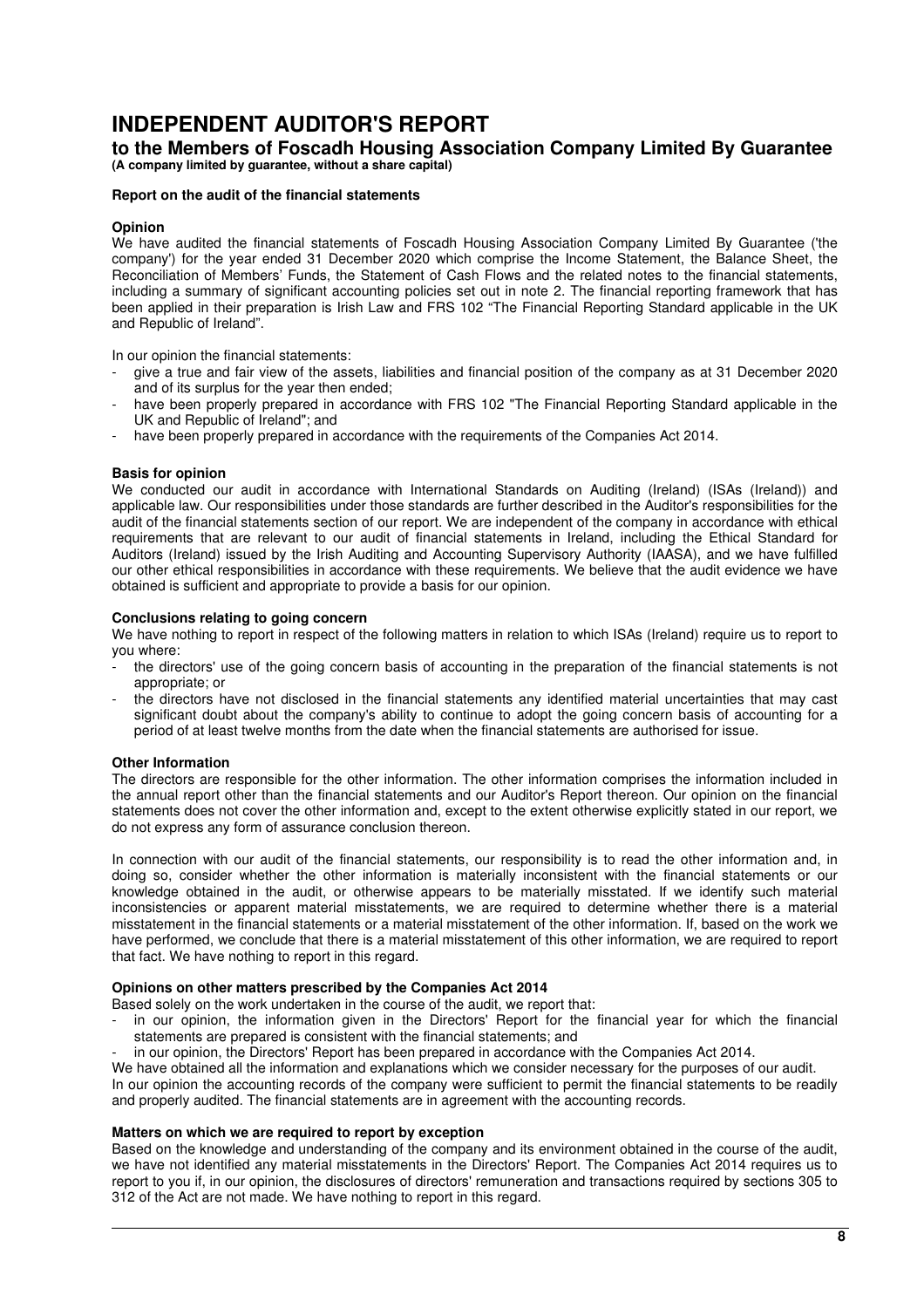# **INDEPENDENT AUDITOR'S REPORT**

#### **to the Members of Foscadh Housing Association Company Limited By Guarantee (A company limited by guarantee, without a share capital)**

#### **Respective responsibilities**

#### **Responsibilities of directors for the financial statements**

As explained more fully in the Directors' Responsibilities Statement, the directors are responsible for the preparation of the financial statements and for being satisfied that they give a true and fair view, and for such internal control as they determine is necessary to enable the preparation of financial statements that are free from material misstatement, whether due to fraud or error.

In preparing the financial statements, the directors are responsible for assessing the company's ability to continue as a going concern, disclosing, as applicable, matters related to the going concern and using the going concern basis of accounting unless management either intends to liquidate the company or to cease operation, or has no realistic alternative but to do so.

#### **Auditor's responsibilities for the audit of the financial statements**

Our objectives are to obtain reasonable assurance about whether the financial statements as a whole are free from material misstatement, whether due to fraud or error, and to issue an Auditor's Report that includes our opinion. Reasonable assurance is a high level of assurance but is not a guarantee that an audit conducted in accordance with ISAs (Ireland) will always detect a material misstatement when it exists. Misstatements can arise from fraud or error and are considered material if, individually or in aggregate, they could reasonably be expected to influence the economic decisions of users taken on the basis of these financial statements.

#### **Further information regarding the scope of our responsibilities as auditor**

As part of an audit in accordance with ISAs (Ireland), we exercise professional judgement and maintain professional scepticism throughout the audit. We also:

- Identify and assess the risks of material misstatement of the financial statements, whether due to fraud or error, design and perform audit procedures responsive to those risks, and obtain audit evidence that is sufficient and appropriate to provide a basis for our opinion. The risk of not detecting a material misstatement resulting from fraud is higher than for one resulting from error, as fraud may involve collusion, forgery, intentional omissions, misrepresentations, or the override of internal control.
- Obtain an understanding of internal control relevant to the audit in order to design audit procedures that are appropriate in the circumstances, but not for the purpose of expressing an opinion on the effectiveness of the company's internal control.
- Evaluate the appropriateness of accounting policies used and the reasonableness of accounting estimates and related disclosures made by the directors.
- Conclude on the appropriateness of the directors' use of the going concern basis of accounting and, based on the audit evidence obtained, whether a material uncertainty exists related to events or conditions that may cast significant doubt on the company's ability to continue as a going concern. If we conclude that a material uncertainty exists, we are required to draw attention in our Auditor's Report to the related disclosures in the financial statements or, if such disclosures are inadequate, to modify our opinion. Our conclusions are based on the audit evidence obtained up to the date of our Auditor's Report. However, future events or conditions may cause the company to cease to continue as a going concern.
- Evaluate the overall presentation, structure and content of the financial statements, including the disclosures, and whether the financial statements represent the underlying transactions and events in a manner that achieves fair presentation.

We communicate with those charged with governance regarding, among other matters, the planned scope and timing of the audit and significant audit findings, including any significant deficiencies in internal control that we identify during our audit.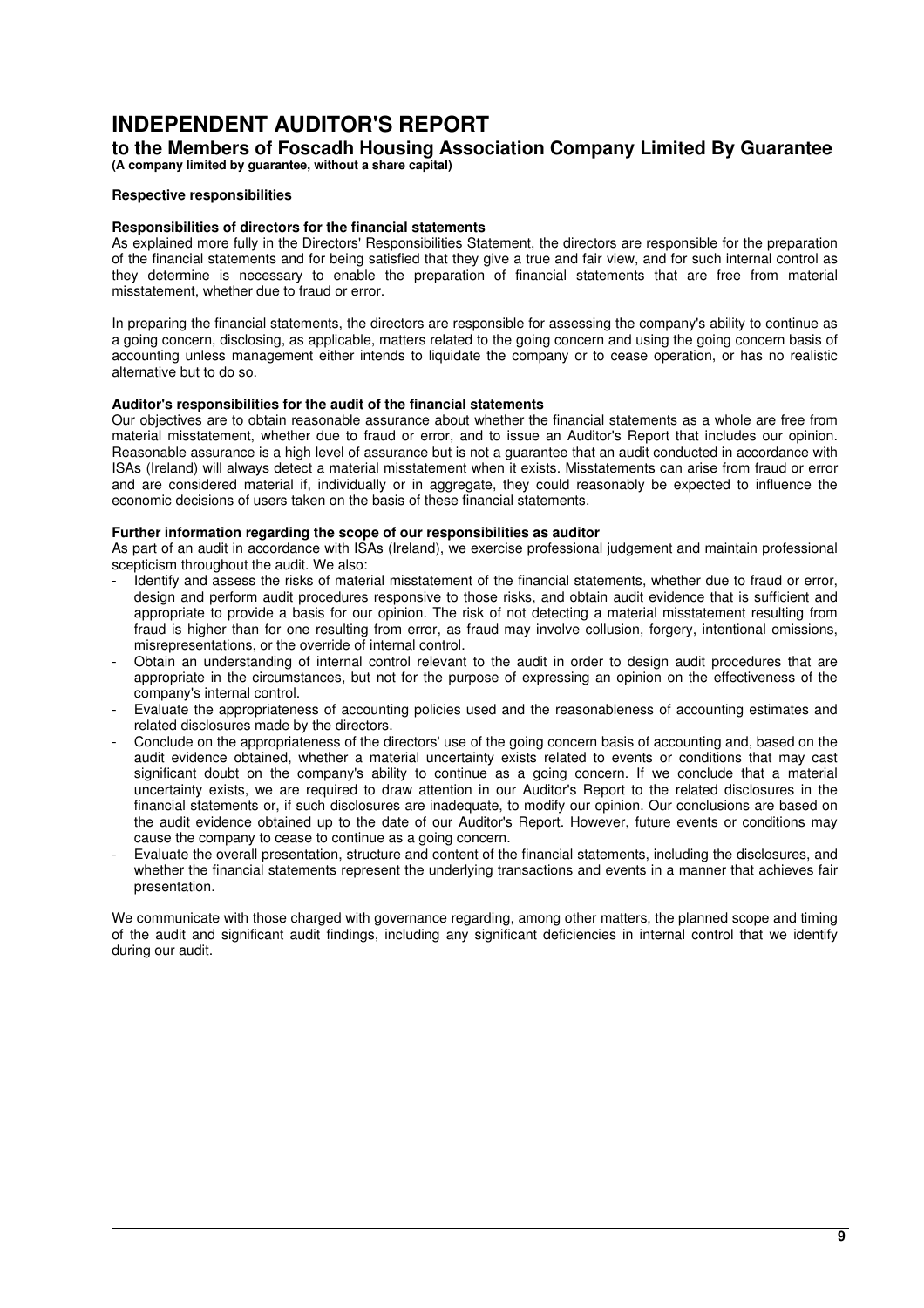# **INDEPENDENT AUDITOR'S REPORT**

#### **to the Members of Foscadh Housing Association Company Limited By Guarantee (A company limited by guarantee, without a share capital)**

#### **The purpose of our audit work and to whom we owe our responsibilities**

Our report is made solely to the company's members, as a body, in accordance with section 391 of the Companies Act 2014. Our audit work has been undertaken so that we might state to the company's members those matters we are required to state to them in an Auditor's Report and for no other purpose. To the fullest extent permitted by law, we do not accept or assume any responsibility to anyone other than the company and the company's members, as a body, for our audit work, for this report, or for the opinions we have formed.

**Owen Sheehy for and on behalf of MCINERNEY SAUNDERS** Chartered Accountants and Statutory Audit Firm 38 Main Street, Swords, Co. Dublin

**Date:**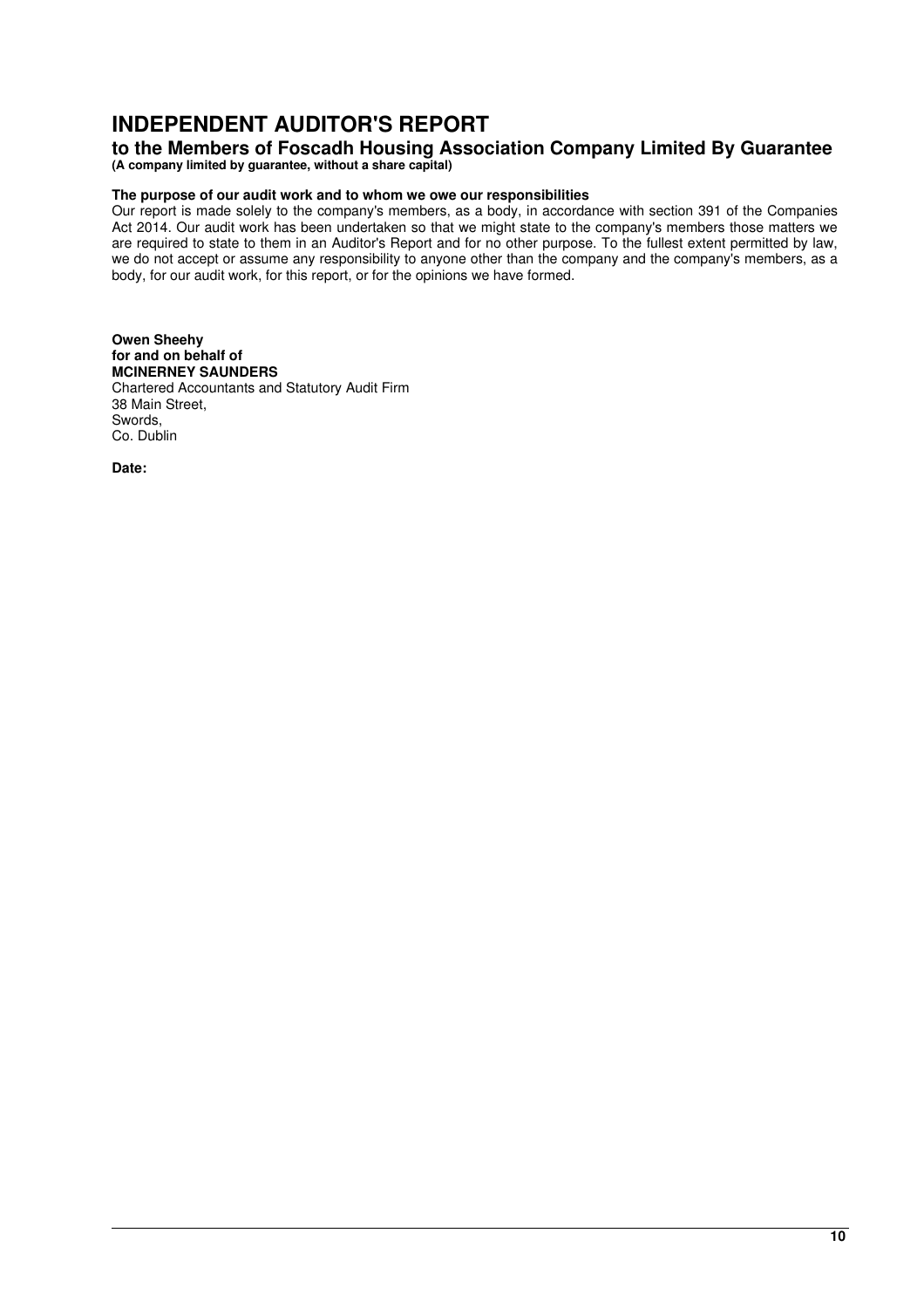for the year ended 31 December 2020

|                                       | <b>Notes</b> | 2020<br>€  | 2019<br>€<br>as restated |
|---------------------------------------|--------------|------------|--------------------------|
| <b>Income</b>                         | 6            | 1,388,303  | 1,429,731                |
| <b>Expenditure</b>                    |              | (966, 601) | (971, 287)               |
| <b>Operating surplus</b>              |              | 421,702    | 458,444                  |
| Interest payable and similar expenses | 8            | (125, 866) | (131, 252)               |
| Surplus for the year                  |              | 295,836    | 327,192                  |
| Total comprehensive income            |              | 295,836    | 327,192                  |

The company has no recognised gains or losses other than the surplus for the year. The results for the year have been calculated on the historical cost basis. The company's income and expenses all relate to continuing operations.

**Approved by the board on and signed on its behalf by:**

**Director Director**

**Anthony Flanagan Colm Ó'Maolmhuire**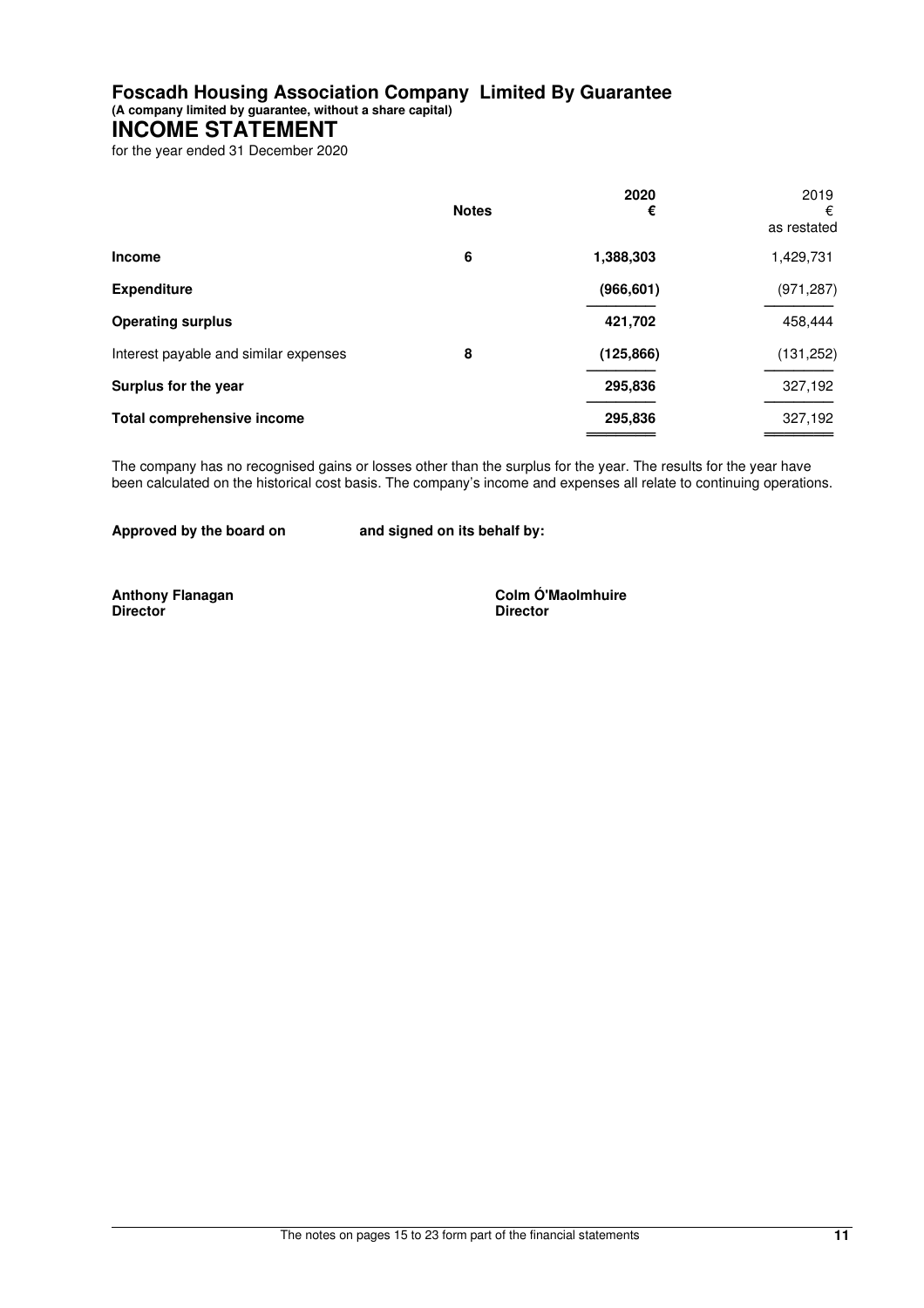#### **Foscadh Housing Association Company Limited By Guarantee (A company limited by guarantee, without a share capital)**

**BALANCE SHEET**

as at 31 December 2020

|                                                |              | 2020              | 2019               |
|------------------------------------------------|--------------|-------------------|--------------------|
|                                                | <b>Notes</b> | €                 | €<br>as restated   |
| <b>Fixed Assets</b>                            |              |                   |                    |
| Tangible assets                                | 11           | 16,152,682        | 16,580,421         |
| <b>Current Assets</b>                          |              |                   |                    |
| Debtors<br>Cash and cash equivalents           | 12           | 62,897<br>423,535 | 107,240<br>267,156 |
|                                                |              |                   |                    |
|                                                |              | 486,432           | 374,396            |
| Creditors: Amounts falling due within one year | 13           | (117, 289)        | (93, 892)          |
| <b>Net Current Assets</b>                      |              | 369,143           | 280,504            |
| <b>Total Assets less Current Liabilities</b>   |              | 16,521,825        | 16,860,925         |
| <b>Creditors</b>                               |              |                   |                    |
| Amounts falling due after more than one year   | 14           | (12, 944, 529)    | (13,579,465)       |
| <b>Net Assets</b>                              |              | 3,577,296         | 3,281,460          |
| <b>Reserves</b>                                |              |                   |                    |
| Capital reserves                               |              | 8,544,622         | 7,962,830          |
| Retained Deficit - Accumulated depreciation    |              | (5,515,968)       | (5,079,855)        |
| - Accumulated surplus before depreciation      |              | 548,642           | 398,485            |
| <b>Members' Funds</b>                          |              | 3,577,296         | 3,281,460          |
|                                                |              |                   |                    |

Approved by the board on **and signed on its behalf by:** 

**Anthony Flanagan Colm Ó'Maolmhuire Director Director**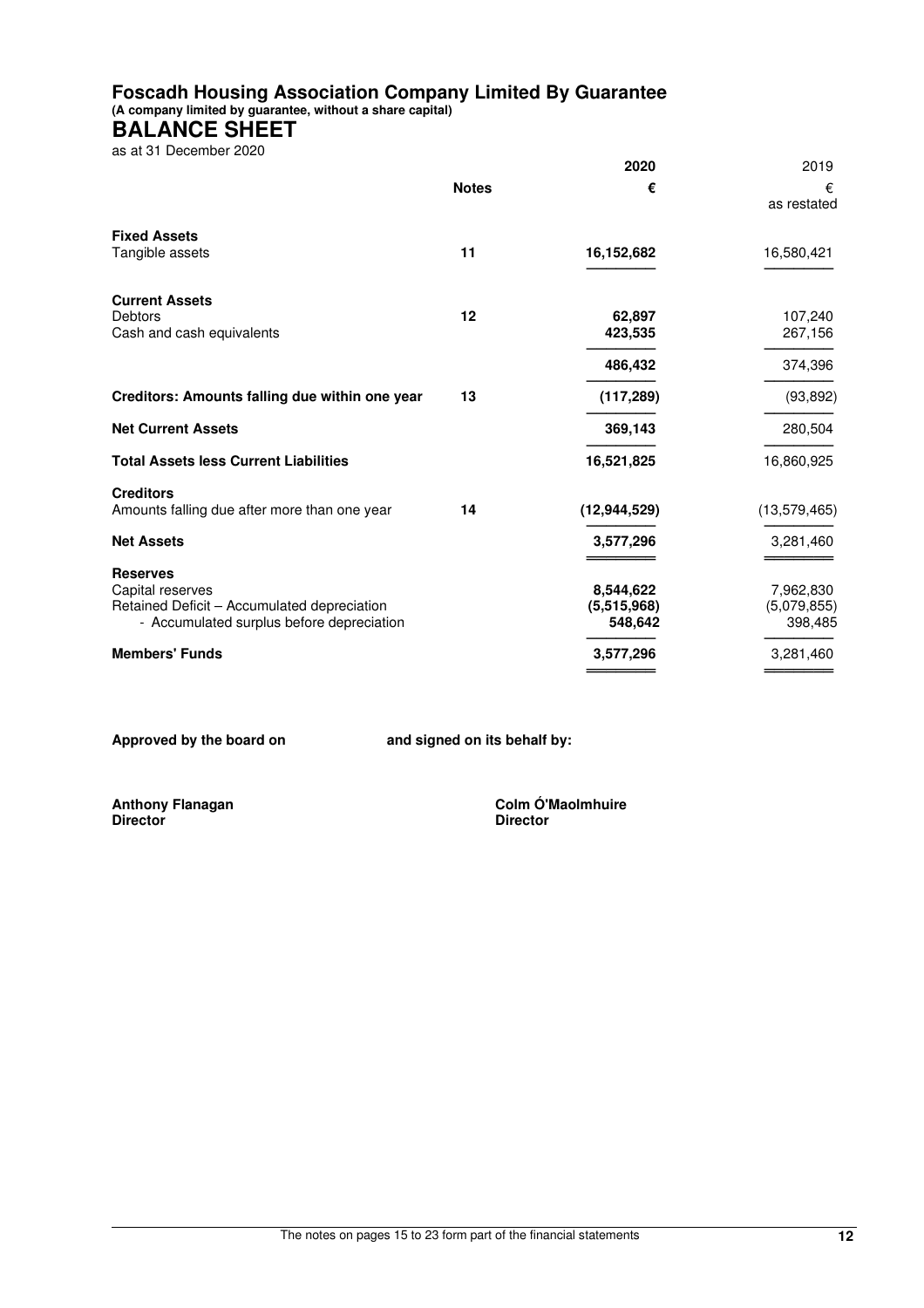### **Foscadh Housing Association Company Limited By Guarantee (A company limited by guarantee, without a share capital) RECONCILIATION OF MEMBERS' FUNDS**

as at 31 December 2020

|                                                                                                | <b>Retained Deficit</b><br><b>Accumulated Accumulated</b><br>surplus depreciation |                                           | Capital<br>reserve     | <b>Total</b>                      |
|------------------------------------------------------------------------------------------------|-----------------------------------------------------------------------------------|-------------------------------------------|------------------------|-----------------------------------|
|                                                                                                | €                                                                                 | €                                         | €                      | €                                 |
| At 1 January 2019                                                                              | 641,429                                                                           | (7,484,105)                               | 7,381,038              | 538,362                           |
| Surplus for the year                                                                           | 235,839                                                                           |                                           |                        | 235,839                           |
| Transfer amortisation to capital reserves<br>Transfer depreciation to accumulated depreciation | (581,792)<br>623,252                                                              | (623, 252)                                | 581,792                |                                   |
| At 31 December 2019 as previously stated<br>Prior year adjustment<br>At 31 December 2019       | 918,728<br>(520,243)<br>398,485                                                   | (8, 107, 357)<br>3,027,502<br>(5,079,855) | 7,962,830<br>7,962,830 | 774,201<br>2,507,259<br>3,281,460 |
| Surplus for the year                                                                           | 295,836                                                                           |                                           |                        | 295,836                           |
| Transfer amortisation to capital reserves<br>Transfer depreciation to accumulated depreciation | (581,792)<br>436,113                                                              | (436, 113)                                | 581,792                |                                   |
| At 31 December 2020                                                                            | 548,642                                                                           | (5,515,968)                               | 8,544,622              | 3,577,296                         |
|                                                                                                |                                                                                   |                                           |                        |                                   |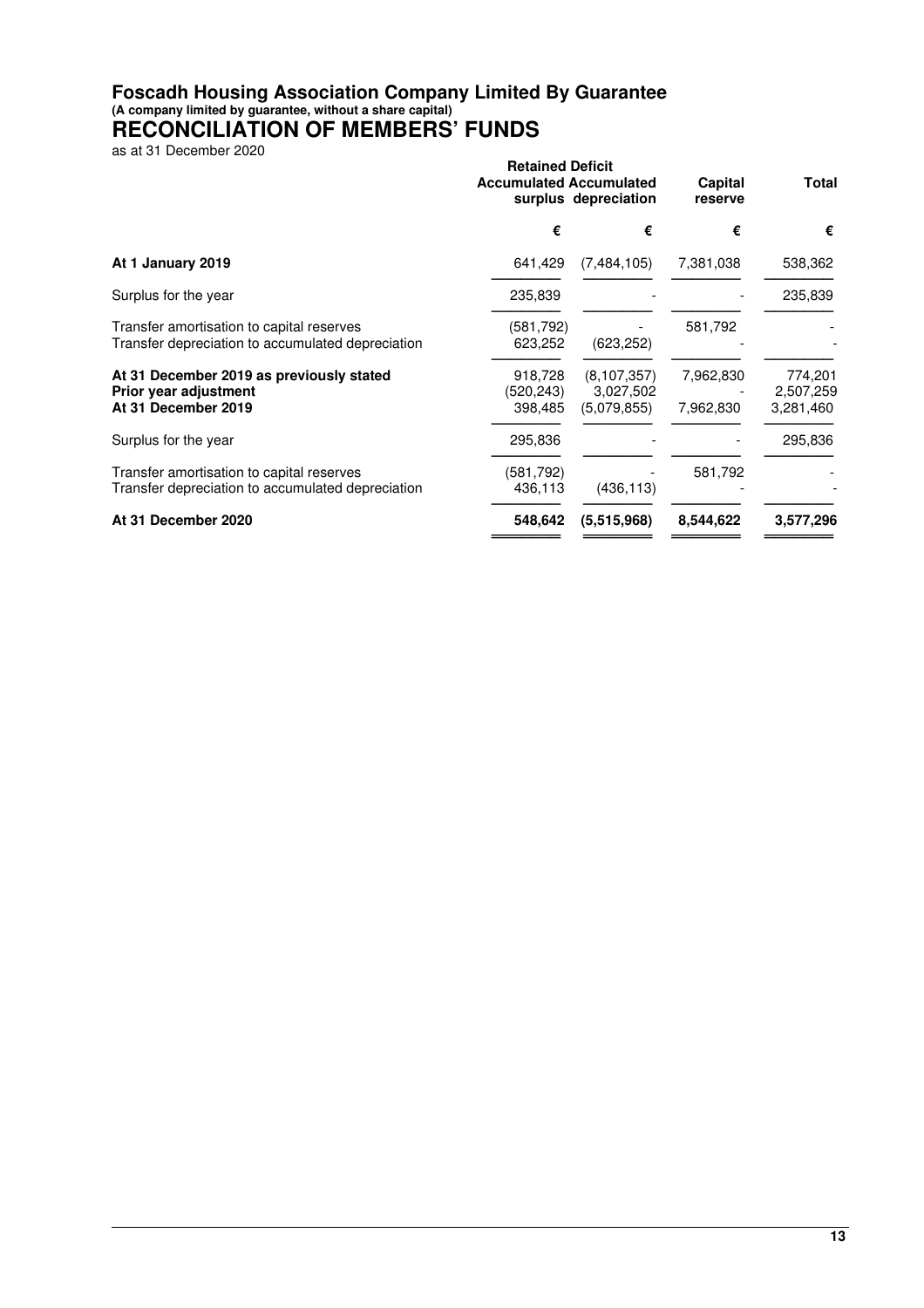### **Foscadh Housing Association Company Limited By Guarantee (A company limited by guarantee, without a share capital) STATEMENT OF CASH FLOWS**

for the year ended 31 December 2020

|                                                          | 2020              | 2019        |
|----------------------------------------------------------|-------------------|-------------|
|                                                          | <b>Notes</b><br>€ | €           |
|                                                          |                   | as restated |
| Cash flows from operating activities                     |                   |             |
| Surplus for the year                                     | 295,836           | 327,192     |
| Adjustments for:                                         |                   |             |
| Interest receivable and similar income                   | 125,866           | 131,252     |
| Interest payable and similar expenses<br>Depreciation    | 436,113           | 436,545     |
| Amortisation of government grants                        | (581, 792)        | (581, 792)  |
|                                                          |                   |             |
|                                                          | 276,023           | 313,197     |
| Movements in working capital:                            |                   |             |
| Movement in debtors                                      | 44,343            | 25,737      |
| Movement in creditors                                    | 18,082            | (26, 631)   |
|                                                          |                   |             |
| Cash generated from operations                           | 338,448           | 312,303     |
| Interest paid                                            | (105, 048)        | (106, 390)  |
| Net cash generated from operating activities             | 233,400           | 205,913     |
|                                                          |                   |             |
| Cash flows from investing activities                     |                   |             |
| Interest received                                        |                   |             |
| Payments to acquire tangible fixed assets                | (8, 374)          | (350, 638)  |
|                                                          |                   |             |
| Net cash used in investment activities                   | (8, 374)          | (350, 638)  |
| Cash flows from financing activities                     |                   |             |
| New loans                                                |                   | 304,491     |
| Repayment of loans                                       | (68, 674)         | (63, 448)   |
|                                                          |                   |             |
| Net cash (used) generated from financing activities      | (68, 674)         | 241,043     |
| Net (decrease)/increase in cash and cash equivalents     | 156,379           | 96,318      |
| Cash and cash equivalents at beginning of financial year | 267,156           | 170,838     |
| Cash and cash equivalents at end of financial year       | 423,535           | 267,156     |
|                                                          |                   |             |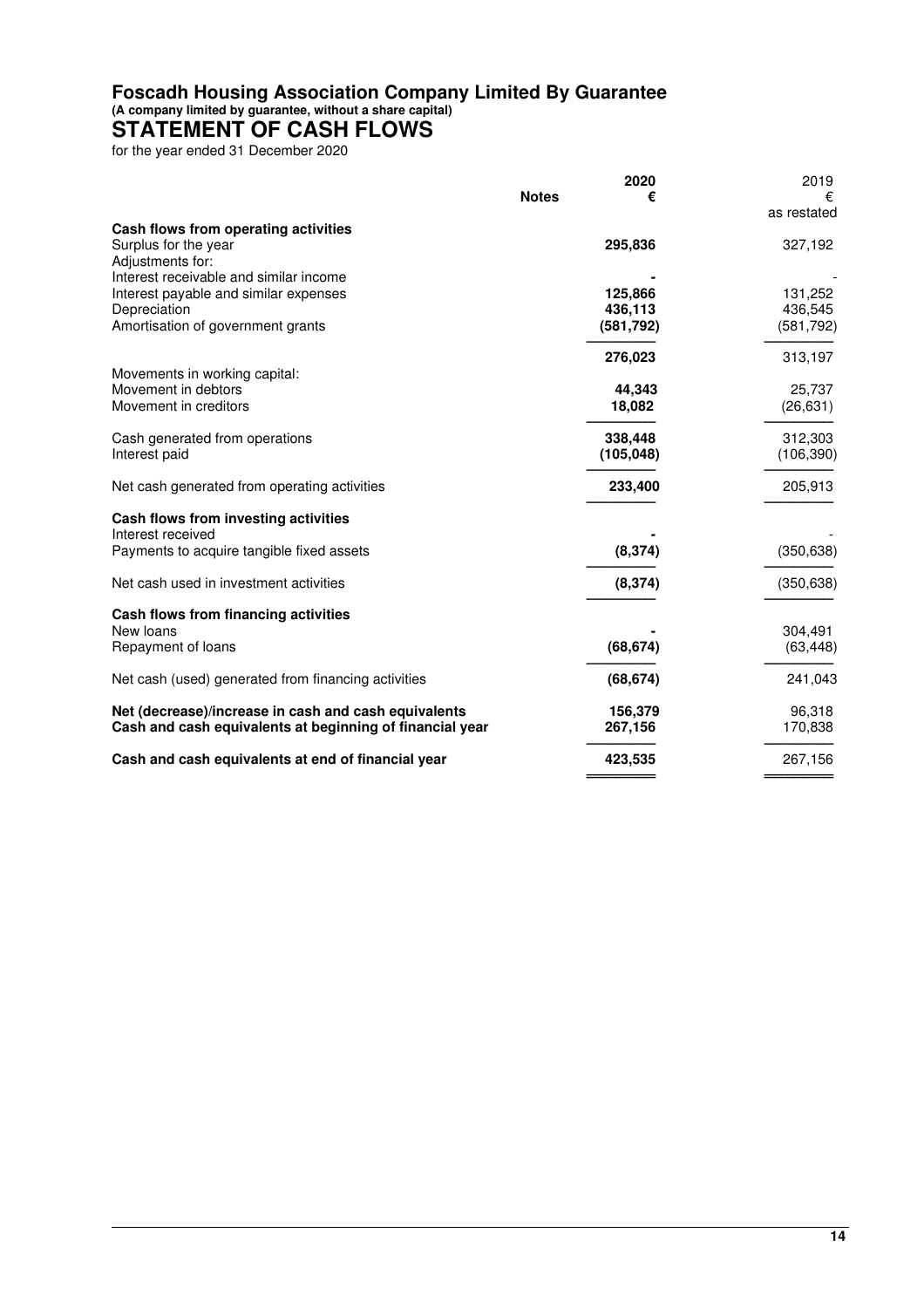for the year ended 31 December 2020

#### **1. GENERAL INFORMATION**

 Foscadh Housing Association Company Limited by Guarantee (The Association) is a company limited by guarantee incorporated in the Republic of Ireland. The registered office of the Association is Ballymakenny, Drogheda, Co. Louth, which is also the principal place of business of the Association. The nature of the Associations' operations and its principal activities are set out in the Directors' Report. The financial statements have been presented in Euro  $(\epsilon)$  which is also the functional currency of the Association.

#### **2. ACCOUNTING POLICIES**

The following accounting policies have been applied consistently in dealing with items which are considered material in relation to the Association's financial statements.

#### **Statement of compliance**

 The financial statements of the Association for the year ended 31 December 2020 have been prepared on the going concern basis and in accordance with generally accepted accounting principles in Ireland and Irish statute comprising the Companies Act 2014 and in accordance with the Financial Reporting Standard applicable in the United Kingdom and the Republic of Ireland (FRS 102) issued by the Financial Reporting **Council** 

#### **Basis of preparation**

 The financial statements have been prepared on the going concern basis and in accordance with the historical cost convention except for certain properties and financial instruments that are measured at revalued amounts or fair values, as explained in the accounting policies below. Historical cost is generally based on the fair value of the consideration given in exchange for assets The financial reporting framework that has been applied in their preparation is the Companies Act 2014 and FRS 102 "The Financial Reporting Standard applicable in the UK and Republic of Ireland" issued by the Financial Reporting Council.

#### **Income**

 Income represents the total rent receivable during the year, maintenance grants receivable, amortisation of government grants and start up grants received.

#### **Going concern**

 The accounts have been prepared on going concern basis. A proportion of the Association's income is derived from funding from local authorities. Any future funding received will be dependent on Government policy in general in the area of social housing. The Association meets its day to day working capital requirements through reserves, bank and other debt. The directors have a reasonable expectation that the Association has adequate resources to continue in operational existence for the foreseeable future.

#### **Housing loans**

Loans are primarily advanced by Local authorities, under the Capital Loan and Subsidy Scheme (CLSS), subject to the terms of individual mortgage deeds in respect of each freehold property or housing scheme. These loans do not become repayable provided the specific conditions set out in the loan agreements are complied with.

Capital Advance Leasing Facility (CALF) loans have also been obtained from the Department of the Environment, Community and Local Government to part fund specific property units. There is interest payable on these loans and the full amount of capital and interest is repayable at the end of the loan term, with terms of between 25 and 30 years.

Loans are also advanced by the Housing Finance Agency (HFA) to fund the purchase of some properties. The HFA loan is operated in accordance with the terms and conditions of the Payment and Availability Agreement with the HFA and local authorities.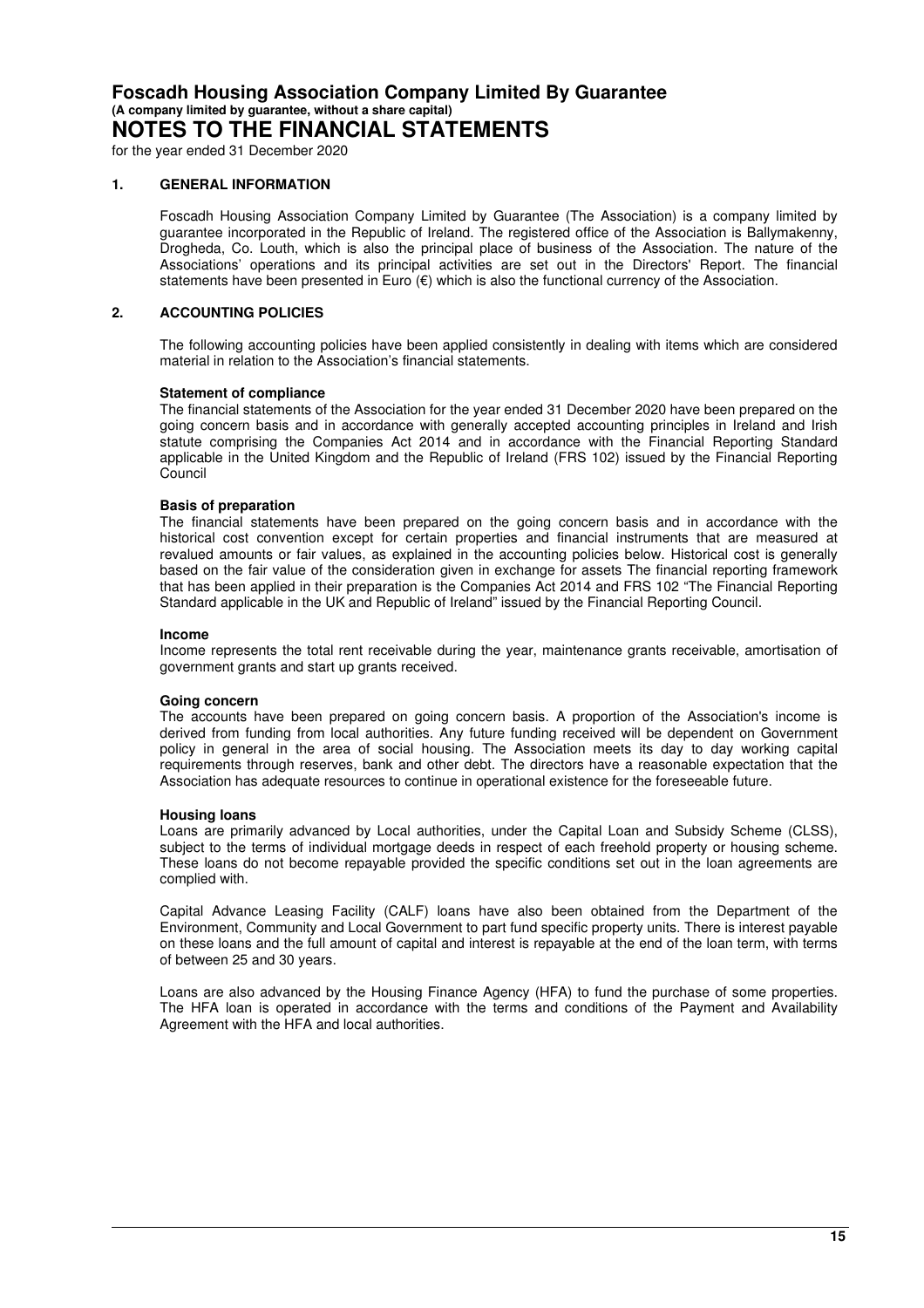for the year ended 31 December 2020

#### **Reserves**

 The association reserves are reviewed periodically by the Board to ensure that there are adequate reserves for the long-term maintenance of the association's properties. The adequacy of the reserves is based on an assessment of the long-term amounts required as reflected in the stock condition survey that is completed every five years. The stock condition survey reflects an agreed planned maintenance programme which reflects the needs of the tenants and the adequate maintenance of the housing stock.

The capital reserve is represented by capital loan and subsidy scheme funding which is being amortised over the term (30 years) of the scheme from the date of the advance. At the end of the term of the scheme the related funding will be released to the income and expenditure account reserve. The funding may become repayable in the event that the conditions of the related agreements are not adhered to.

The association's policy is to maintain unrestricted reserves to ensure the long-term viability and future growth of the association.

#### **Tangible fixed assets and depreciation**

Tangible fixed assets are stated at cost or at valuation, less accumulated depreciation. The charge to depreciation is calculated to write off the original cost or valuation of tangible fixed assets, less their estimated residual value, over their expected useful lives as follows:

Fixtures, fittings and equipment  $\begin{array}{ccc}\n\text{Land and buildings} \\
\text{Land and buildings}\n\end{array}$ 

#### Land and buildings

 Land and structures purchased under CLSS funding were previously depreciated over 30 years, the term of the loan. Land and structures, purchased under CALF and HFA loans, residual values' were considered not less than the costs capitalised and therefore were not depreciated. The Board reviewed this accounting policy in the current year and have adopted a new policy of depreciating buildings over a period of 50 years.

The additions of tangible fixed assets are to be capitalised and are depreciated over a period of 15 years to write off the components over their estimated useful economic lives.

#### **Leasing**

 Rentals payable under operating leases are dealt with in the Income Statement as incurred over the period of the rental agreement.

#### **Trade and other debtors**

Trade and other debtors are recognised at fair value less impairment losses for bad and doubtful debts.

#### **Cash and cash equivalents**

 Cash and cash equivalents comprise cash at bank and in hand, demand deposits with banks and other shortterm highly liquid investments with original maturities of three months or less and bank overdrafts. In the Balance Sheet bank overdrafts are shown within Creditors.

#### **Trade and other creditors**

Trade and other creditors are recognised at fair value.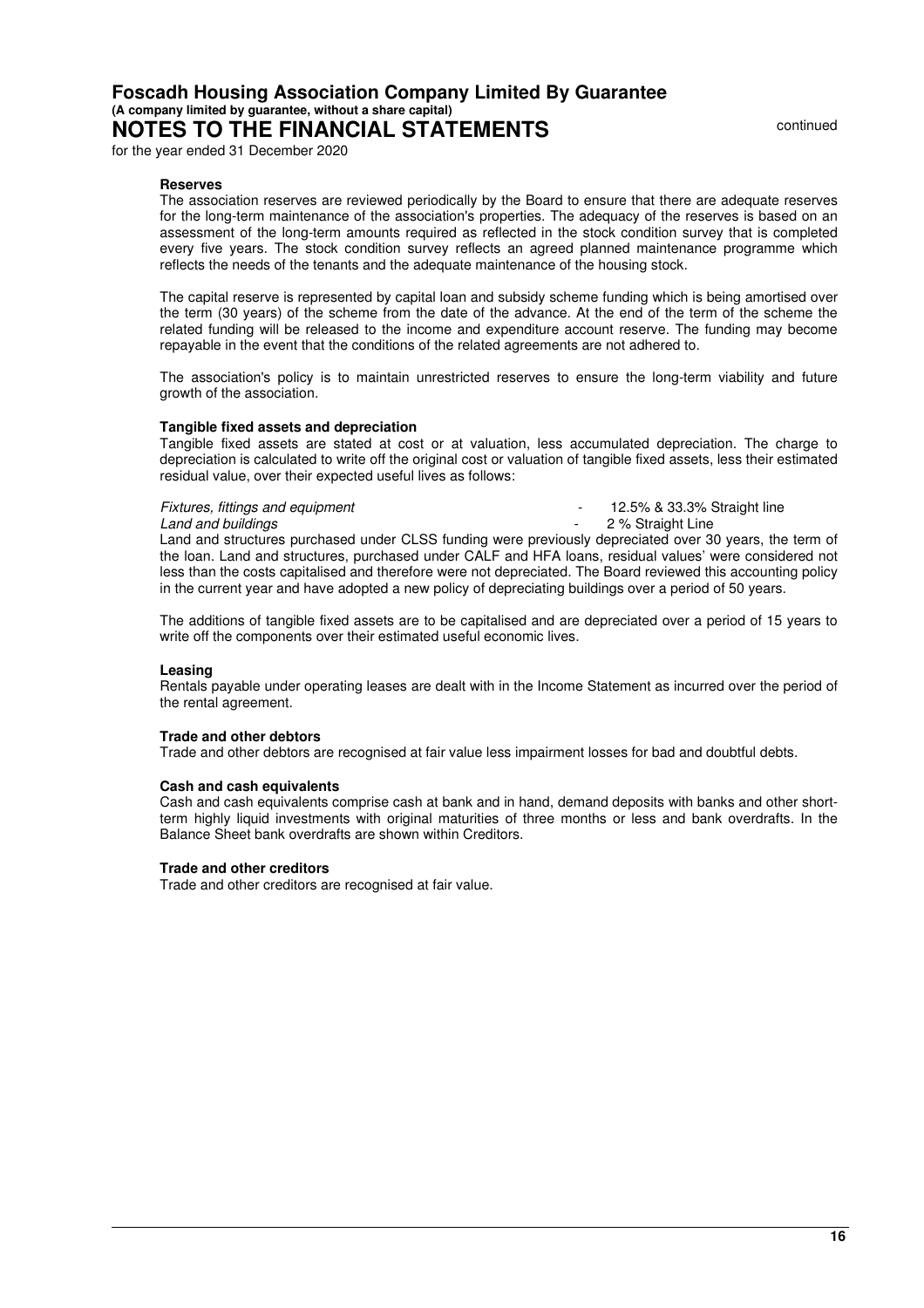for the year ended 31 December 2020

#### **3. SIGNIFICANT ACCOUNTING JUDGEMENTS AND KEY SOURCES OF ESTIMATION UNCERTAINTY**

In the application of the Association's accounting policies, which are described in note 2, the directors are required to make judgements, estimates and assumptions about the carrying amounts of assets and liabilities that are not readily apparent from other sources. The estimates and associated assumptions are based on historical experience and other factors that are considered to be relevant. Actual results may differ from these estimates.

The estimates and underlying assumptions are reviewed on an ongoing basis. Revisions to accounting estimates are recognised in the period in which the estimate is revised if the revision affects only that period, or in the period of the revision and future periods if the revision affects both current and future periods.

The items in the financial statements where these judgements and estimates have been made include: Useful lives of depreciable assets

The annual depreciation charge depends primarily on the estimated useful lives of each type and component of asset, and in certain circumstances, estimates of fair values and residual values. The directors annually review these asset lives and adjust them as necessary to reflect current thinking on remaining lives in light of technological change, prospective economic utilisation and physical condition of the assets concerned. Changes in asset lives can have significant impact on depreciation charge for the period.

#### Land and Buildings residual value

The land and building residual value is considered not less than the net book value as included in financial statements.

#### **4. GOING CONCERN**

 The accounts have been prepared on a going concern basis. A portion of the Association's income is derived from funding from Local Authorities. Any future funding will depend on Government policy in the area of social housing provision. The Directors feel it is appropriate for the accounts to be prepared on a going concern basis. The Directors have considered the period of at least twelve months from date of signing in forming their opinion.

#### **5. TAXATION**

 As a result of the Association's charitable status, no charge to corporation tax arises under the provision of section 20 of the Taxes Consolidation Act 1997.

#### **6.** I**NCOME**

 The whole of the Association's income is attributable to its market in the Republic of Ireland and is derived from the principal activity of the management and development of socially affordable housing.

The split of income by category is as follows:

|    |                                                                  | 2020       | 2019       |
|----|------------------------------------------------------------------|------------|------------|
|    |                                                                  | €          | €          |
|    | Rent receivable                                                  | 751.321    | 770,354    |
|    | Amortisation of government grants                                | 581,792    | 581,792    |
|    | Government grants received and receivable                        | 55,190     | 77,585     |
|    |                                                                  | 1,388,303  | 1,429,731  |
| 7. | <b>OPERATING SURPLUS</b>                                         | 2020<br>€  | 2019<br>€  |
|    | Operating surplus is stated after charging/(crediting):          |            |            |
|    | Depreciation of tangible fixed assets<br>Operating lease rentals | 436,113    | 436,545    |
|    | - Land and buildings                                             | 8.250      | 8,250      |
|    | Government grants received                                       | (55, 190)  | (77, 585)  |
|    | Amortisation of Government grants                                | (581, 792) | (581, 792) |
|    |                                                                  |            |            |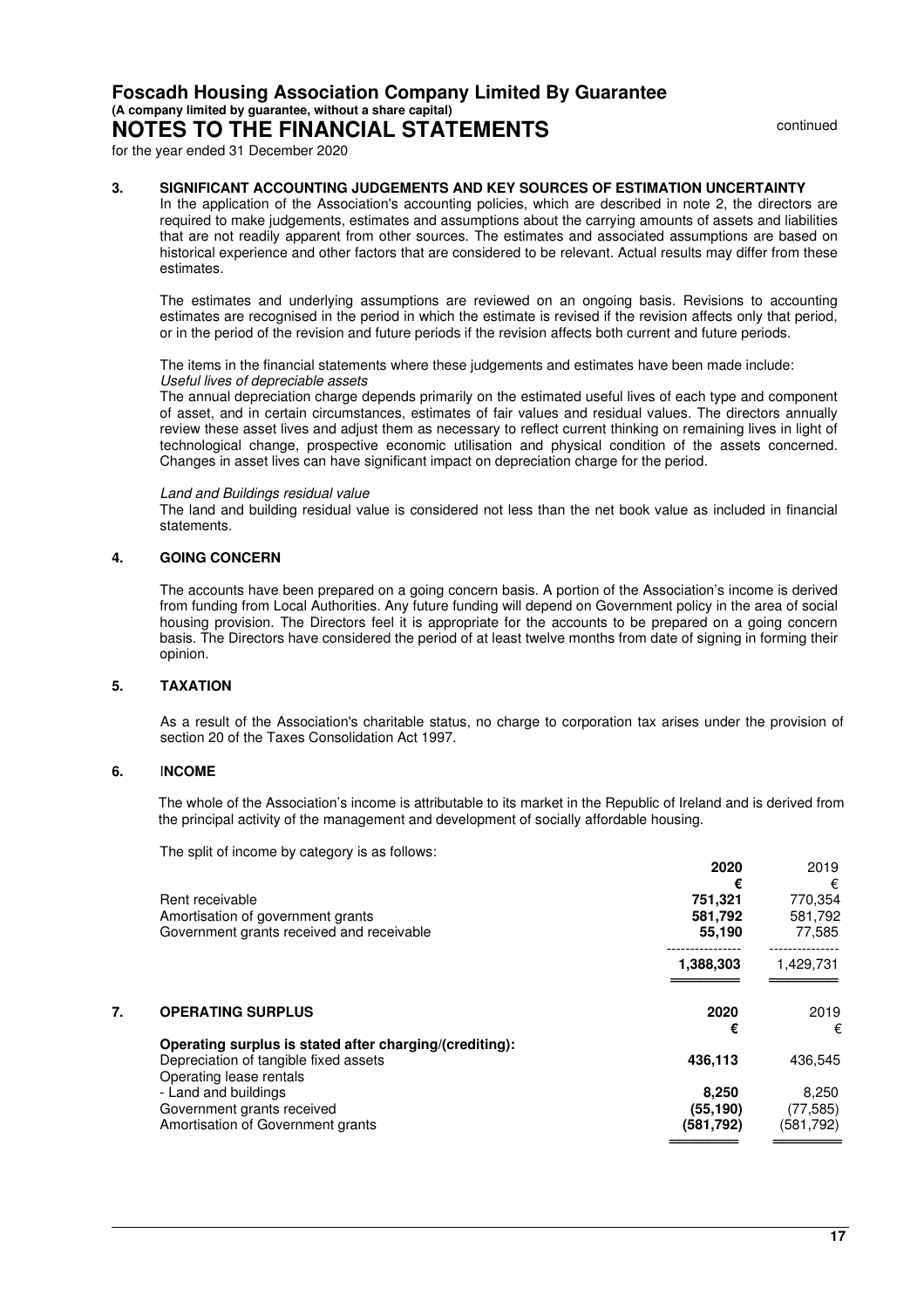for the year ended 31 December 2020

| 8. | <b>INTEREST PAYABLE AND SIMILAR EXPENSES</b> | 2020    | 2019<br>€ |
|----|----------------------------------------------|---------|-----------|
|    | Interest                                     | 125.866 | 131,252   |

#### **9. EMPLOYEES**

The average number of persons employed (including executive directors) during the year was as follows:

|                                                                      | 2020<br><b>Number</b> | 2019<br>Number |
|----------------------------------------------------------------------|-----------------------|----------------|
| Administration                                                       | 5                     | 5              |
|                                                                      |                       |                |
| There are no employees earning in excess of €70,000 in 2019 or 2020. |                       |                |
|                                                                      | 2020                  | 2019           |
|                                                                      | €                     | €              |
| Wages and salaries                                                   | 220,471               | 191,870        |
| Social welfare costs                                                 | 23,793                | 21,644         |
|                                                                      | 244,264               | 213,514        |
|                                                                      |                       |                |

The total remuneration for key management personnel for the financial year amounted to €Nil (2019: €Nil). No Director receives payments other than direct reimbursement of direct expenses incurred as a results of their duties as director.

#### **10. PRIOR YEAR ADJUSTMENT**

 During the year the Directors undertook a review of fixed assets and the relevant accounting policies in place. On completion of this review it was decided to amend the depreciation policy for land and buildings to depreciate all buildings at a rate of 2% straight line, irrespective of funding source. The land and buildings had, previously, different depreciation policies depending on source of funding, with CLSS properties depreciated over the term of the funding and CALF/HFA properties held at cost. This change in accounting policy resulted in an adjustment to reduce the accumulated depreciation by €3,027,502. In addition, on review of the fixed assets, there were capitalised costs that are now been reflected as being repairs and renewals, which resulted in an adjustment to the prior year reserves of €520,243. This has resulted in a cumulative prior year adjustment of €2,507,259 to reserves.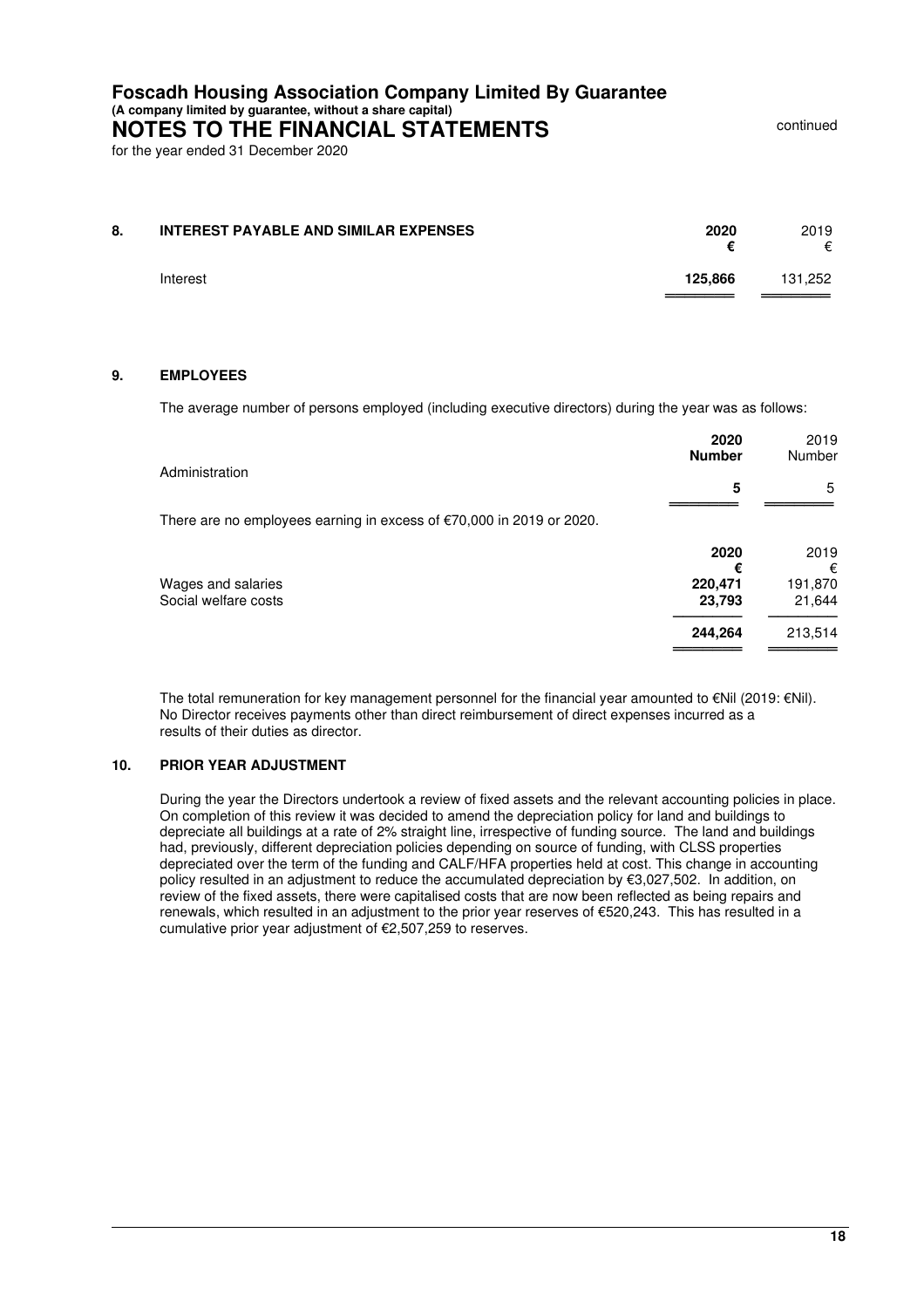for the year ended 31 December 2020

**11.**

| . |                                                        | Land and<br>buildings<br>freehold | Fixtures.<br>fittings and<br>equipment | Total                |
|---|--------------------------------------------------------|-----------------------------------|----------------------------------------|----------------------|
|   |                                                        | €                                 | €                                      | €                    |
|   | At 1 January 2020 (as restated)<br>Additions           | 21,563,048                        | 97,228<br>8,374                        | 21,660,276<br>8,374  |
|   | At 31 December 2020                                    | 21,563,048                        | 105,602                                | 21,668,650           |
|   | At 1 January 2020 (as restated)<br>Charge for the year | 4,995,238<br>431,261              | 84,617<br>4,852                        | 5,079,855<br>436,113 |
|   | At 31 December 2020                                    | 5,426,499                         | 89,469                                 | 5,515,968            |
|   | At 31 December 2020                                    | 16,136,549                        | 16,133                                 | 16,152,682           |
|   | At 31 December 2019                                    | 16,567,810                        | 12,611                                 | 16,580,421           |

#### **CLSS**

Included in the above Freehold assets are Housing properties held under a Capital Loan and Subsidy Scheme. These properties are as follows:

| Properties                                      | <b>Original Cost</b> | CLSS funding received |
|-------------------------------------------------|----------------------|-----------------------|
| Lia Bhrega, Drogheda, Co. Louth                 | 11.613.149           | 11.568.326            |
| Massereene Close, Collon, Co. Louth             | 873.805              | 873.805               |
| Henry Laffan Heights, Killenaule, Co. Tipperary | 3.335.543            | 3.335.543             |
| Rosemount Park, Rosegreen, Co. Tipperary        | 1,676,073            | 1.676.073             |

In relation to these properties legal charges are registered against the properties by the local authorities. The current terms of the Capital Loan and Subsidy Scheme provides mortgage loans to approved housing bodies from the local authorities up to the amount approved, with the repayments and interest charges fully waived, provided the Housing Association for Foscadh Housing Association Limited complies with the terms of the Scheme and the mortgage deed agreement with the local authority. In effect this is not a loan and neither principal or interest is payable provided Foscadh Housing Association Limited complies with the following

-The property is let to suitable tenants off the local authority waiting list.

-The rent charge is affordable for the tenants.

-The properties are maintained to a good standard.

The mortgage loans advanced by local authorities have thirty-year repayment period for all properties.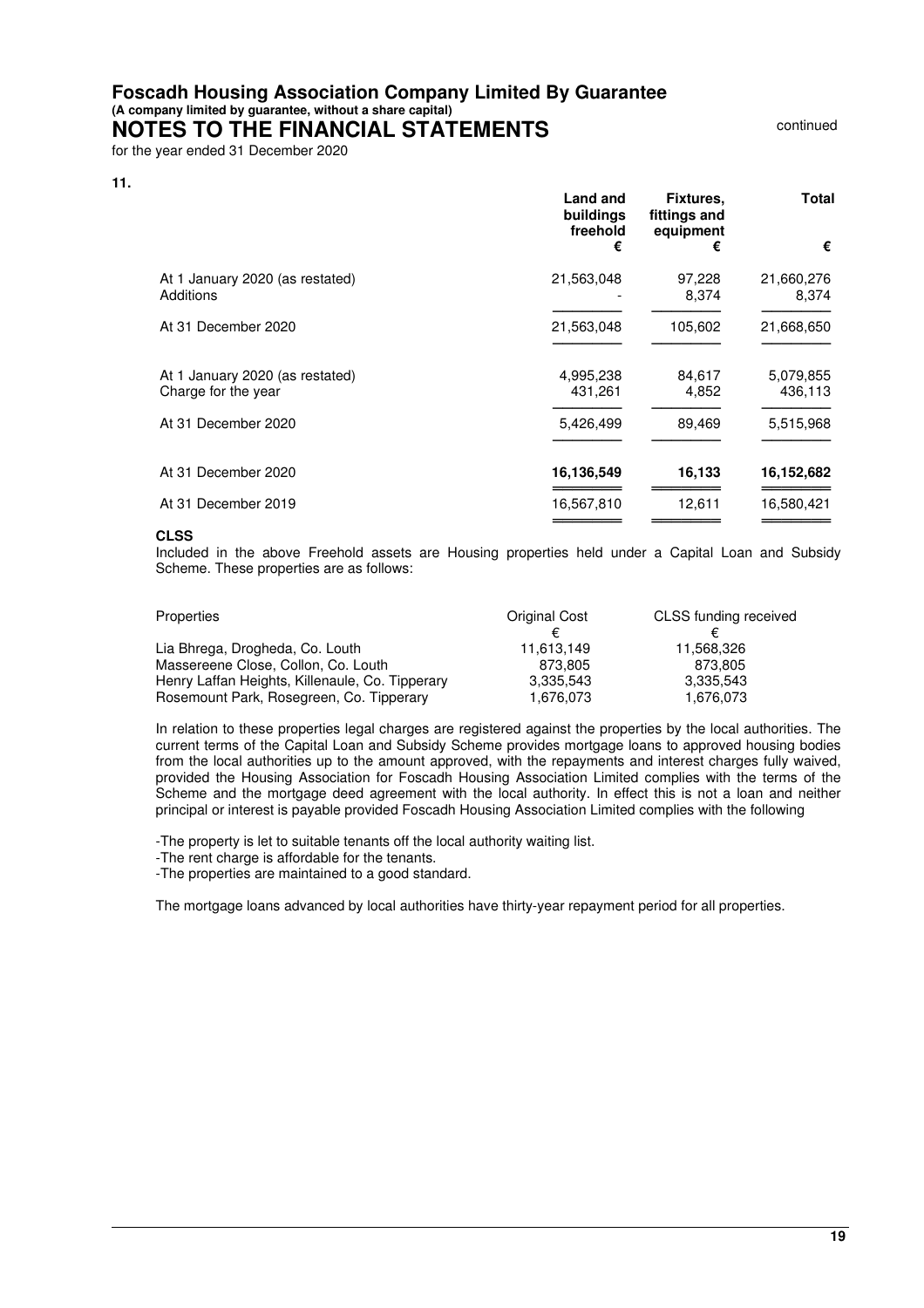for the year ended 31 December 2020

In the event of the accommodation not continuing to be let in accordance with the terms of the Scheme, Foscadh Housing Association Limited will become liable for repaying the outstanding balance of the loan together with any accrued interest. In the event of default of repayments, the housing authorities may take appropriate steps to secure redemption of the loan.

#### **CALF & HFA**

In 2013 the Association constructed 4 properties in Drogheda. In 2016, four additional properties were purchased, two in Drogheda, Co. Louth and two in Portarlington, Co. Laois. In 2017, fourteen additional properties were purchased, eleven properties in Drogheda, Co. Louth, two properties in Portarlington, Co. Laois and one in Termonfeckin, Co. Louth. In 2019, three additional properties were purchased in Drogheda, Co. Louth. (These properties were financed through Housing Finance Loans and Capital Advance Leasing Facility loans with a repayment term of between 25 and 30 years. A fixed charge is held on these properties by Housing Finance Agency).

During 2019, two additional properties were purchased in Drogheda, Co. Louth. (These properties were financed through Housing Finance Agency Loans with a repayment term of between 25 and 30 years. A fixed charge is held on these properties by Housing Finance Agency).

The title deeds of all properties are registered in the name of Foscadh Housing Association.

| 12. | <b>DEBTORS</b>                                          | 2020<br>€       | 2019<br>€       |
|-----|---------------------------------------------------------|-----------------|-----------------|
|     | Trade debtors                                           | 40,211          | 20,083          |
|     | Other debtors<br>Prepayments                            | 20,400<br>2,286 | 84,781<br>2,376 |
|     |                                                         | 62,897          | 107,240         |
| 13. | <b>CREDITORS</b><br>Amounts falling due within one year | 2020<br>€       | 2019<br>€       |
|     | Housing Finance Agency Loan                             | 68,290          | 62,975          |
|     | Trade creditors<br>Taxation (Note 15)                   | 4,618<br>24,942 | 417<br>17,018   |
|     | Other creditors<br>Accruals                             | 10,011<br>9,428 | 821<br>12,661   |
|     |                                                         | 117,289         | 93,892          |
|     |                                                         |                 |                 |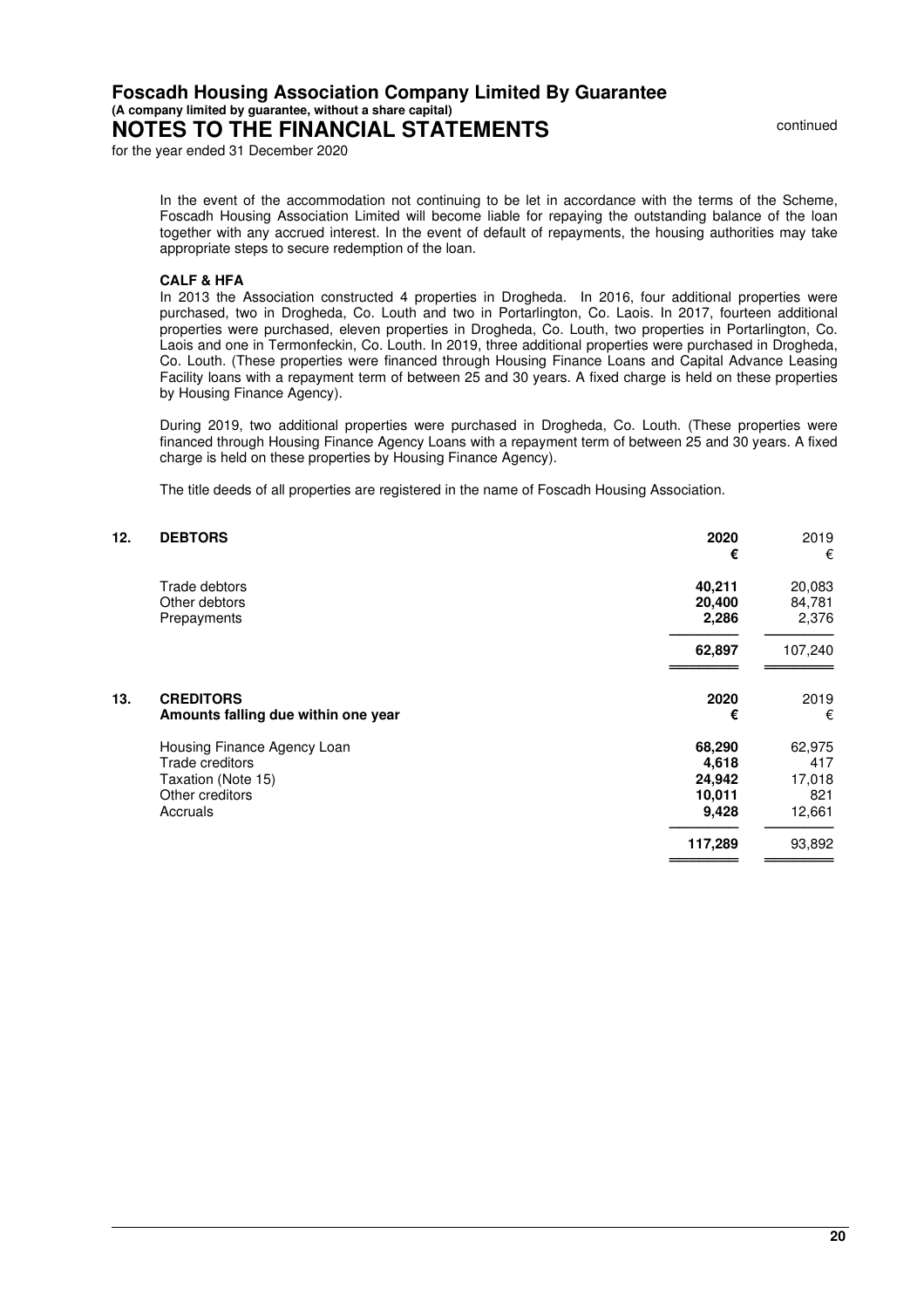for the year ended 31 December 2020

| 14.                                           | <b>CREDITORS</b><br>Amounts falling due after more than one year                                                                                                          | 2020<br>€                                              | 2019<br>€                                              |
|-----------------------------------------------|---------------------------------------------------------------------------------------------------------------------------------------------------------------------------|--------------------------------------------------------|--------------------------------------------------------|
| CALF loan and leasing<br>CLSS scheme<br>Loans | Housing Finance Agency Loan                                                                                                                                               | 2,881,445<br>1,153,958<br>8.909,126                    | 2,955,408<br>1,133,139<br>9,490,918                    |
|                                               |                                                                                                                                                                           | 12,944,529                                             | 13,579,465                                             |
|                                               | Repayable in one year or less, or on demand (Note 13)<br>Repayable between one and two years<br>Repayable between two and five years<br>Repayable in more than five years | 68,290<br>136,580<br>204,870<br>3,755,811<br>4,103,693 | 62,975<br>130,357<br>202,379<br>3,755,811<br>4,151,522 |

 The properties that were purchased in 2016, 2017, 2019 are partly funded by a CALF Loan made available by Department of Housing, Planning, Community and Local Government and partly through Housing Finance Agency (HFA) Loan. The 2020 properties purchased are funded by Housing Finance Agency (HFA) Loans. A legal charge is registered against these properties by Housing Finance Agency PLC.

#### **15. FINANCIAL COMMITMENTS**

Total future minimum lease payments under non-cancellable operating leases are as follows:

|                            |        | Land and buildings       |  |
|----------------------------|--------|--------------------------|--|
|                            | 2020   | 2019                     |  |
|                            | €      | €                        |  |
| Due:                       |        |                          |  |
| Within one year            | 11,400 | 6,000                    |  |
| Between one and five years | 44,650 | $\overline{\phantom{0}}$ |  |
|                            | 56,050 | 6,000                    |  |
|                            |        |                          |  |

 As at 31 December 2020, the Association had annual commitments under the terms of a lease of its premises, which expires in August 2025.

| 16. | <b>TAXATION</b><br><b>Creditors:</b>               | 2020<br>€            | 2019<br>€              |
|-----|----------------------------------------------------|----------------------|------------------------|
|     | VAT<br><b>PAYE</b><br>Relevant Contracts Tax (RCT) | 944<br>23,525<br>473 | 1,566<br>14,666<br>786 |
|     |                                                    | 24,942               | 17,018                 |

#### **17. CAPITAL COMMITMENTS**

The Association had no capital commitments at the financial year end 31 December 2020.

#### **18. STATUS**

 The Association is one limited by guarantee not having a share capital. The distribution of surplus to members is prohibited.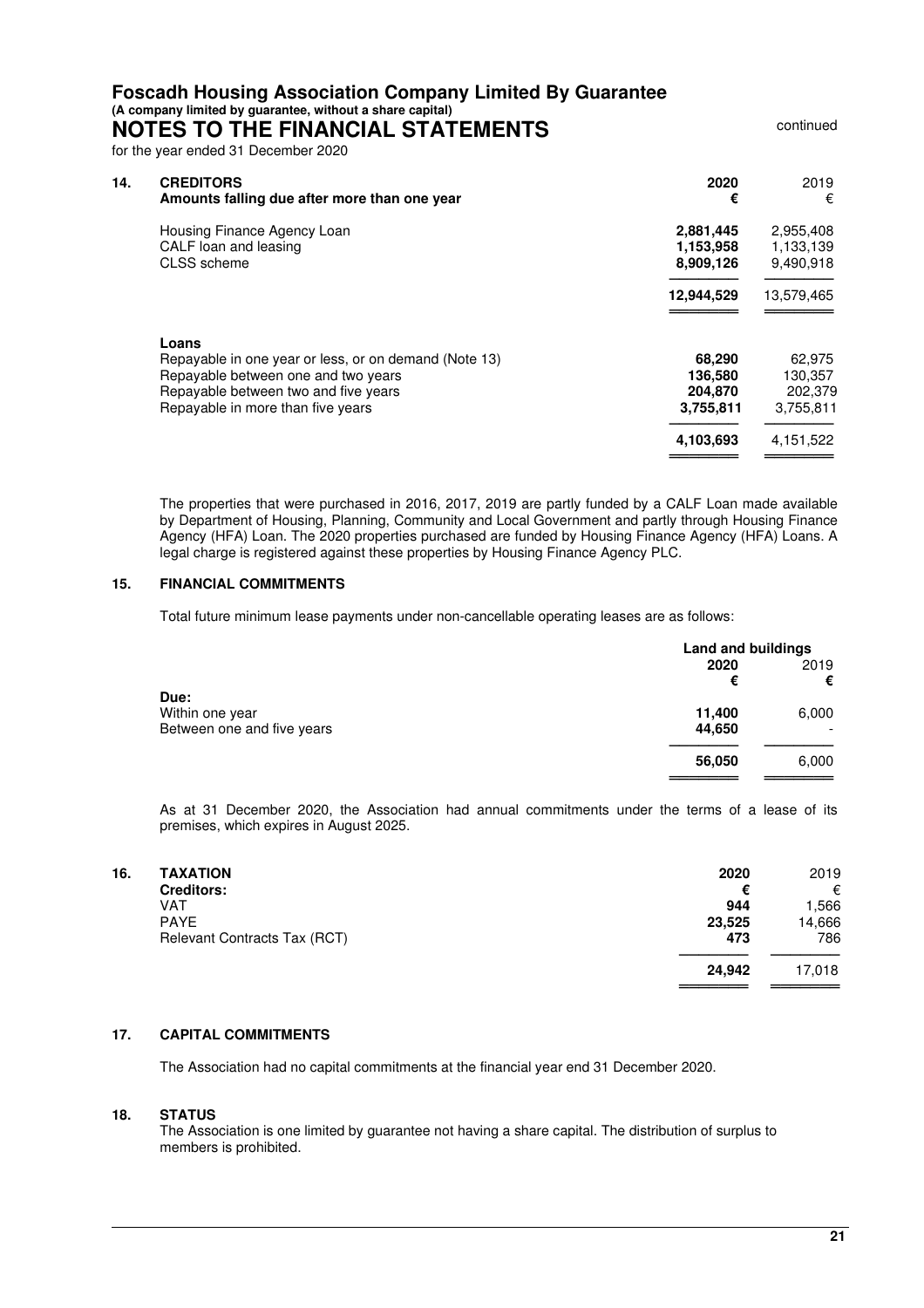for the year ended 31 December 2020

#### **19. POST-BALANCE SHEET EVENTS**

 In the opinion of the directors there are risks and uncertainties facing the Association at this time due to the outbreak of the COVID-19 pandemic since the financial year end and the serious impact that this pandemic may have on the global economy and the Association's activities. The directors are currently monitoring this negative force. They are following guidance issued by the Health Service Executive and the Government of Ireland.

#### **20. FINANCIAL INSTRUMENTS 2020** 2019

| <b>Financial assets</b>                                               |           | €         |
|-----------------------------------------------------------------------|-----------|-----------|
| Financial assets that are debt instruments measured at amortised cost | 40.211    | 20.083    |
| <b>Financial liabilities</b>                                          |           |           |
| Financial liabilities measured at amortised cost                      | 4.117.739 | 4.164.600 |

Financial assets measured at cost comprise trade debtors

 Financial liabilities measured at amortised cost comprise trade creditors, accruals and loans owing in more than one year.

| 21. | <b>GOVERNMENT GRANTS DEFERRED</b>             | 2020        | 2019<br>€   |
|-----|-----------------------------------------------|-------------|-------------|
|     | <b>Capital Grants received and receivable</b> | €           |             |
|     | At 1 January 2020                             | 17,453,746  | 17,453,746  |
|     | Amortisation                                  |             |             |
|     | At 1 January 2020                             | (7,962,828) | (7,381,036) |
|     | Amortised in year                             | (581,792)   | (581, 792)  |
|     | At 31 December 2020                           | (8.544.620) | (7,962,828) |
|     | Net book value                                |             |             |
|     | At 31 December 2020                           | 8,909,126   | 9.490.918   |
|     | At 1 January 2020                             | 9.490.918   | 10,072,710  |
|     |                                               |             |             |

 The current terms of the Capital Loan and Subsidy Scheme provides mortgage loans to approved housing bodies from the local authorities up to the amount approved, with the repayments and interest charges fully waived, provided the Housing Association complies with the terms of the Scheme and mortgage deed agreement with the local authority. In effect this is not a loan and neither principal or interest is payable provided:

- The property is let to suitable tenants off the local authority waiting list.
- The rent charge is affordable for the tenants.
- The properties are maintained to a good standard.

The mortgage loans advanced by local authorities have thirty-year repayment period for all properties.

 In the event of the accommodation not continuing to be let in accordance with the terms of the Scheme, the Association will become liable for repaying the outstanding balance of the loan together with any accrued interest. In the event of default of repayments, the housing authorities may take appropriate steps to secure redemption of the loan.

#### **22. RELATED PARTY TRANSACTIONS**

 During the year the company was charged rent of €9,219 (2019: €8,250) by a close family member of the Chief Executive Officer. There were no amounts outstanding at the year end (2019: Nil).

The above transaction was in the normal course of business and at arms length.